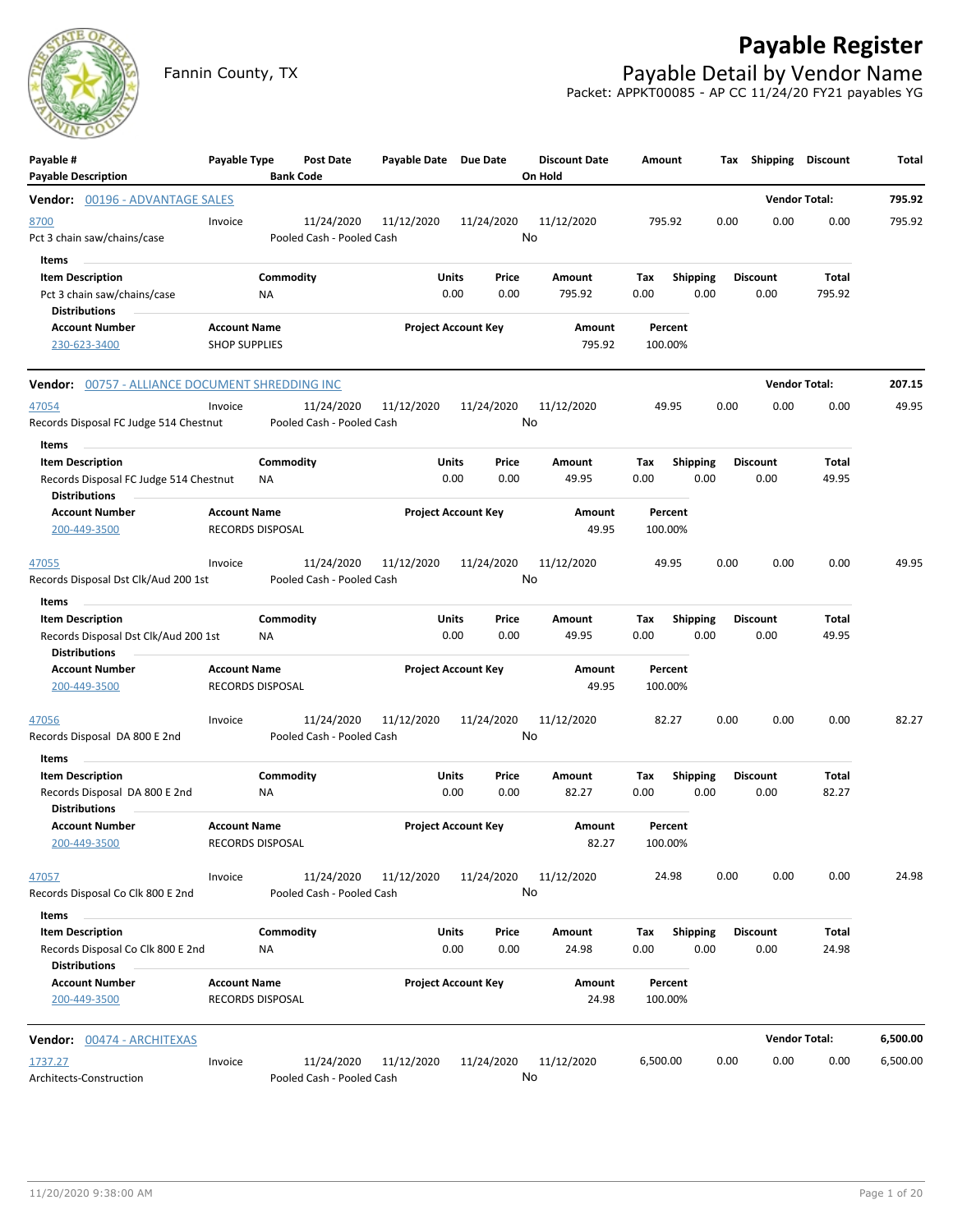| <b>Payable Register</b>                             |                                                      |                       |                            |                                 |                    |                 | Packet: APPKT00085 - AP CC 11/24/20 FY21 payables YG |                      |          |
|-----------------------------------------------------|------------------------------------------------------|-----------------------|----------------------------|---------------------------------|--------------------|-----------------|------------------------------------------------------|----------------------|----------|
| Payable #<br><b>Payable Description</b>             | Payable Type<br><b>Post Date</b><br><b>Bank Code</b> | Payable Date Due Date |                            | <b>Discount Date</b><br>On Hold | Amount             |                 | Tax Shipping Discount                                |                      | Total    |
| Items                                               |                                                      |                       |                            |                                 |                    |                 |                                                      |                      |          |
| <b>Item Description</b>                             | Commodity                                            | Units                 | Price                      | Amount                          | Tax                | Shipping        | <b>Discount</b>                                      | Total                |          |
| Architects-Construction<br><b>Distributions</b>     | NA                                                   |                       | 0.00<br>0.00               | 6,500.00                        | 0.00               | 0.00            | 0.00                                                 | 6,500.00             |          |
| <b>Account Number</b>                               | <b>Account Name</b>                                  |                       | <b>Project Account Key</b> | Amount                          | Percent            |                 |                                                      |                      |          |
| 680-668-4030                                        | <b>ARCHITECTURAL FEES</b>                            |                       |                            | 6,500.00                        | 100.00%            |                 |                                                      |                      |          |
| Vendor: 00025 - ATMOS ENERGY                        |                                                      |                       |                            |                                 |                    |                 |                                                      | <b>Vendor Total:</b> | 153.27   |
| <b>INV0000753</b>                                   | 11/24/2020<br>Invoice                                | 11/17/2020            | 11/24/2020                 | 11/17/2020                      | 92.97              |                 | 0.00<br>0.00                                         | 0.00                 | 92.97    |
| #3040276805 S Annex gas                             | Pooled Cash - Pooled Cash                            |                       |                            | No                              |                    |                 |                                                      |                      |          |
| Items                                               |                                                      |                       |                            |                                 |                    |                 |                                                      |                      |          |
| <b>Item Description</b>                             | Commodity                                            | Units                 | Price                      | Amount                          | Tax                | <b>Shipping</b> | <b>Discount</b>                                      | Total                |          |
| #3040276805 S Annex gas<br><b>Distributions</b>     | ΝA                                                   |                       | 0.00<br>0.00               | 92.97                           | 0.00               | 0.00            | 0.00                                                 | 92.97                |          |
| <b>Account Number</b>                               | <b>Account Name</b>                                  |                       | <b>Project Account Key</b> | Amount                          | Percent            |                 |                                                      |                      |          |
| 100-513-4410                                        | UTILITIES GAS                                        |                       |                            | 92.97                           | 100.00%            |                 |                                                      |                      |          |
| <b>INV0000756</b>                                   | 11/24/2020<br>Invoice                                | 11/18/2020            | 11/24/2020                 | 11/18/2020                      | 60.30              |                 | 0.00<br>0.00                                         | 0.00                 | 60.30    |
| #4022140930 200 E 1st gas                           | Pooled Cash - Pooled Cash                            |                       |                            | No                              |                    |                 |                                                      |                      |          |
| Items                                               |                                                      |                       |                            |                                 |                    |                 |                                                      |                      |          |
| <b>Item Description</b>                             | Commodity                                            | Units                 | Price                      | Amount                          | Tax                | <b>Shipping</b> | <b>Discount</b>                                      | Total                |          |
| #4022140930 200 E 1st gas<br><b>Distributions</b>   | ΝA                                                   |                       | 0.00<br>0.00               | 60.30                           | 0.00               | 0.00            | 0.00                                                 | 60.30                |          |
| <b>Account Number</b>                               | <b>Account Name</b>                                  |                       | <b>Project Account Key</b> | Amount                          | Percent            |                 |                                                      |                      |          |
| 100-518-4410                                        | UTILITIES GAS                                        |                       |                            | 60.30                           | 100.00%            |                 |                                                      |                      |          |
| Vendor: 00227 - BELDEN, MICAH PC                    |                                                      |                       |                            |                                 |                    |                 |                                                      | <b>Vendor Total:</b> | 450.00   |
| INV0000681                                          | 11/24/2020<br>Invoice                                | 10/21/2020            | 10/21/2020                 | 10/21/2020                      | 315.00             |                 | 0.00<br>0.00                                         | 0.00                 | 315.00   |
| CR-20-27656 Potter Dst Ct                           | Pooled Cash - Pooled Cash                            |                       |                            | No                              |                    |                 |                                                      |                      |          |
| Items                                               |                                                      |                       |                            |                                 |                    |                 |                                                      |                      |          |
| <b>Item Description</b>                             | Commodity                                            | Units                 | Price                      | Amount                          | Tax                | <b>Shipping</b> | <b>Discount</b>                                      | Total                |          |
| CR-20-27656 Potter Dst Ct<br><b>Distributions</b>   | NA                                                   |                       | 0.00<br>0.00               | 315.00                          | 0.00               | 0.00            | 0.00                                                 | 315.00               |          |
| <b>Account Number</b>                               | <b>Account Name</b>                                  |                       | <b>Project Account Key</b> | Amount                          | Percent            |                 |                                                      |                      |          |
| 100-435-4370                                        | <b>ATTORNEY FEES</b>                                 |                       |                            | 315.00                          | 100.00%            |                 |                                                      |                      |          |
| <b>INV0000708</b><br>CR-20-27462 Robinson Dst Ct    | Invoice<br>11/24/2020<br>Pooled Cash - Pooled Cash   | 10/18/2020            | 11/24/2020                 | 10/18/2020<br>No                | 135.00             |                 | 0.00<br>0.00                                         | 0.00                 | 135.00   |
| Items                                               |                                                      |                       |                            |                                 |                    |                 |                                                      |                      |          |
| <b>Item Description</b>                             | Commodity                                            | Units                 | Price                      | Amount                          | Tax                | Shipping        | <b>Discount</b>                                      | Total                |          |
| CR-20-27462 Robinson Dst Ct                         | ΝA                                                   |                       | 0.00<br>0.00               | 135.00                          | 0.00               | 0.00            | 0.00                                                 | 135.00               |          |
| <b>Distributions</b>                                |                                                      |                       |                            |                                 |                    |                 |                                                      |                      |          |
| <b>Account Number</b><br>100-435-4370               | <b>Account Name</b><br><b>ATTORNEY FEES</b>          |                       | <b>Project Account Key</b> | Amount<br>135.00                | Percent<br>100.00% |                 |                                                      |                      |          |
| <b>Vendor: 00213 - BONHAM ASSOC. MANAGEMENT LTD</b> |                                                      |                       |                            |                                 |                    |                 |                                                      | <b>Vendor Total:</b> | 3,975.00 |
| <b>INV0000749</b>                                   | 11/24/2020<br>Invoice                                | 11/18/2020            | 11/24/2020                 | 11/18/2020                      | 3,975.00           |                 | 0.00<br>0.00                                         | 0.00                 | 3,975.00 |
| Dec 2020 800 E 2nd lease/water/electric             | Pooled Cash - Pooled Cash                            |                       |                            | No                              |                    |                 |                                                      |                      |          |
| Items                                               |                                                      |                       |                            |                                 |                    |                 |                                                      |                      |          |
| <b>Item Description</b>                             | Commodity                                            | Units                 | Price                      | Amount                          | Tax                | <b>Shipping</b> | <b>Discount</b>                                      | Total                |          |
| Dec 2020 800 E 2nd lease<br><b>Distributions</b>    | NA                                                   |                       | 0.00<br>0.00               | 3,150.00                        | 0.00               | 0.00            | 0.00                                                 | 3,150.00             |          |
| <b>Account Number</b>                               | <b>Account Name</b>                                  |                       | <b>Project Account Key</b> | Amount                          | Percent            |                 |                                                      |                      |          |
| 100-518-4700                                        | OFFICE SPACE LEASE                                   |                       |                            | 3,150.00                        | 100.00%            |                 |                                                      |                      |          |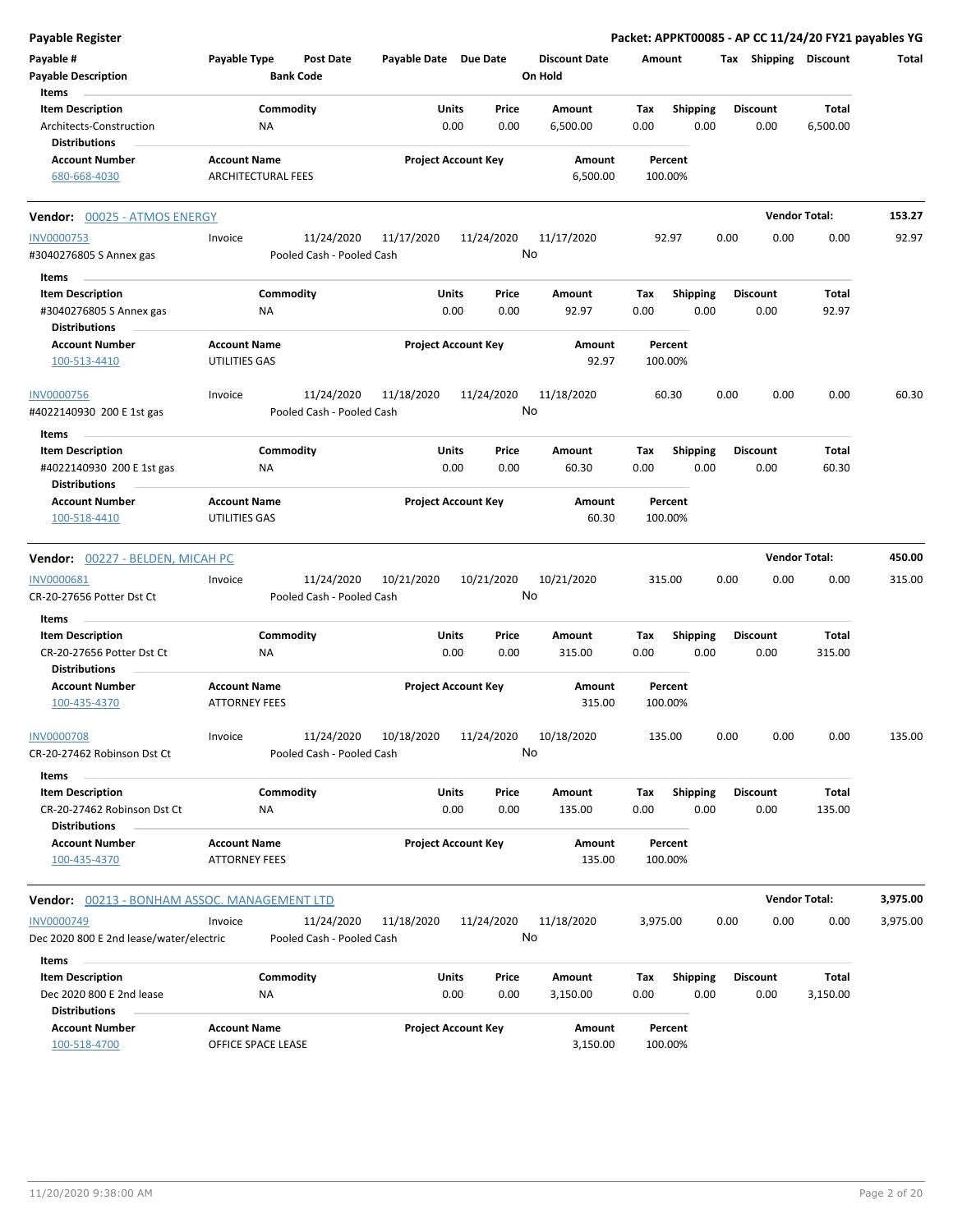**Payable Register Packet: APPKT00085 - AP CC 11/24/20 FY21 payables YG**

| Payable #<br><b>Payable Description</b>                                           | Payable Type                                 | Post Date<br><b>Bank Code</b>           | Payable Date Due Date |                            | <b>Discount Date</b><br>On Hold | Amount             |                         |      | Tax Shipping            | <b>Discount</b>      | Total     |
|-----------------------------------------------------------------------------------|----------------------------------------------|-----------------------------------------|-----------------------|----------------------------|---------------------------------|--------------------|-------------------------|------|-------------------------|----------------------|-----------|
| Items<br><b>Item Description</b><br>Dec 2020 800 E 2nd electric                   | NA                                           | Commodity                               | Units                 | Price<br>0.00<br>0.00      | Amount<br>700.00                | Tax<br>0.00        | <b>Shipping</b><br>0.00 |      | <b>Discount</b><br>0.00 | Total<br>700.00      |           |
| <b>Distributions</b><br><b>Account Number</b><br>100-518-4400                     | <b>Account Name</b><br>UTILITIES ELECTRICITY |                                         |                       | <b>Project Account Key</b> | Amount<br>700.00                | Percent<br>100.00% |                         |      |                         |                      |           |
|                                                                                   |                                              |                                         |                       |                            |                                 |                    |                         |      |                         |                      |           |
| Items<br><b>Item Description</b>                                                  |                                              | Commodity                               | Units                 | Price                      | Amount                          | Tax                | Shipping                |      | <b>Discount</b>         | Total                |           |
| Dec 2020 800 E 2nd water<br><b>Distributions</b>                                  | ΝA                                           |                                         |                       | 0.00<br>0.00               | 125.00                          | 0.00               | 0.00                    |      | 0.00                    | 125.00               |           |
| <b>Account Number</b><br>100-518-4420                                             | <b>Account Name</b><br>UTILITIES WATER       |                                         |                       | <b>Project Account Key</b> | Amount<br>125.00                | Percent<br>100.00% |                         |      |                         |                      |           |
| Vendor: 00046 - BONHAM, CITY OF                                                   |                                              |                                         |                       |                            |                                 |                    |                         |      |                         | <b>Vendor Total:</b> | 79,881.17 |
| INV0000674<br>Nov 2020 EMS contract                                               | Invoice                                      | 11/24/2020<br>Pooled Cash - Pooled Cash | 11/16/2020            | 11/24/2020                 | 11/16/2020<br>No                | 61,666.67          |                         | 0.00 | 0.00                    | 0.00                 | 61,666.67 |
| Items<br><b>Item Description</b>                                                  |                                              | Commodity                               | Units                 | Price                      | Amount                          | Tax                | <b>Shipping</b>         |      | <b>Discount</b>         | Total                |           |
| Nov 2020 EMS contract<br><b>Distributions</b>                                     | ΝA                                           |                                         |                       | 0.00<br>0.00               | 61,666.67                       | 0.00               | 0.00                    |      | 0.00                    | 61,666.67            |           |
| <b>Account Number</b><br>100-540-4170                                             | <b>Account Name</b><br><b>EMS SERVICE</b>    |                                         |                       | <b>Project Account Key</b> | Amount<br>61,666.67             | Percent<br>100.00% |                         |      |                         |                      |           |
| INV0000699<br>CH Fire vault                                                       | Invoice                                      | 11/24/2020<br>Pooled Cash - Pooled Cash | 11/10/2020            | 11/24/2020                 | 11/10/2020<br>No                | 15,714.50          |                         | 0.00 | 0.00                    | 0.00                 | 15,714.50 |
| Items                                                                             |                                              |                                         |                       |                            |                                 |                    |                         |      |                         |                      |           |
| <b>Item Description</b><br>CH Fire vault                                          | NA                                           | Commodity                               | Units                 | Price<br>0.00<br>0.00      | Amount<br>15,714.50             | Tax<br>0.00        | <b>Shipping</b><br>0.00 |      | Discount<br>0.00        | Total<br>15,714.50   |           |
| <b>Distributions</b>                                                              |                                              |                                         |                       |                            |                                 |                    |                         |      |                         |                      |           |
| <b>Account Number</b><br>680-668-1650                                             | <b>Account Name</b><br><b>CONSTRUCTION</b>   |                                         |                       | <b>Project Account Key</b> | Amount<br>15,714.50             | Percent<br>100.00% |                         |      |                         |                      |           |
| <b>INV0000750</b><br>Dec 2020 514 Chestnut lease                                  | Invoice                                      | 11/24/2020<br>Pooled Cash - Pooled Cash | 11/18/2020            | 11/24/2020                 | 11/18/2020<br>No                | 2,500.00           |                         | 0.00 | 0.00                    | 0.00                 | 2,500.00  |
| Items<br><b>Item Description</b>                                                  |                                              |                                         | Units                 | Price                      |                                 |                    |                         |      | <b>Discount</b>         |                      |           |
| Dec 2020 514 Chestnut lease<br><b>Distributions</b>                               | ΝA                                           | Commodity                               |                       | 0.00<br>0.00               | Amount<br>2,500.00              | Tax<br>0.00        | <b>Shipping</b><br>0.00 |      | 0.00                    | Total<br>2,500.00    |           |
| <b>Account Number</b><br>100-518-4700                                             | <b>Account Name</b><br>OFFICE SPACE LEASE    |                                         |                       | <b>Project Account Key</b> | Amount<br>2,500.00              | Percent<br>100.00% |                         |      |                         |                      |           |
| <b>Vendor:</b> 00725 - BRANNAN, QUIENCY SMITH                                     |                                              |                                         |                       |                            |                                 |                    |                         |      |                         | <b>Vendor Total:</b> | 1,328.00  |
| <b>INV0000682</b><br>CR-20-27321 Worthington Dst Ct                               | Invoice                                      | 11/24/2020<br>Pooled Cash - Pooled Cash | 11/6/2020             | 11/24/2020                 | 11/6/2020<br>No                 | 232.00             |                         | 0.00 | 0.00                    | 0.00                 | 232.00    |
| Items                                                                             |                                              |                                         |                       |                            |                                 |                    |                         |      |                         |                      |           |
| <b>Item Description</b><br>CR-20-27321 Worthington Dst Ct<br><b>Distributions</b> | ΝA                                           | Commodity                               | Units                 | Price<br>0.00<br>0.00      | Amount<br>232.00                | Tax<br>0.00        | <b>Shipping</b><br>0.00 |      | <b>Discount</b><br>0.00 | Total<br>232.00      |           |
| <b>Account Number</b><br>100-435-4370                                             | <b>Account Name</b><br><b>ATTORNEY FEES</b>  |                                         |                       | <b>Project Account Key</b> | Amount<br>232.00                | Percent<br>100.00% |                         |      |                         |                      |           |
| INV0000695<br>CR-20-27412 Voris Dst Ct                                            | Invoice                                      | 11/24/2020<br>Pooled Cash - Pooled Cash | 11/6/2020             | 11/24/2020                 | 11/6/2020<br>No                 | 1,096.00           |                         | 0.00 | 0.00                    | 0.00                 | 1,096.00  |
| Items                                                                             |                                              |                                         |                       |                            |                                 |                    |                         |      |                         |                      |           |
| <b>Item Description</b><br>CR-20-27412 Voris Dst Ct<br><b>Distributions</b>       | NA                                           | Commodity                               | Units                 | Price<br>0.00<br>0.00      | Amount<br>1,096.00              | Tax<br>0.00        | <b>Shipping</b><br>0.00 |      | <b>Discount</b><br>0.00 | Total<br>1,096.00    |           |
| <b>Account Number</b><br>100-435-4370                                             | <b>Account Name</b><br><b>ATTORNEY FEES</b>  |                                         |                       | <b>Project Account Key</b> | Amount<br>1,096.00              | Percent<br>100.00% |                         |      |                         |                      |           |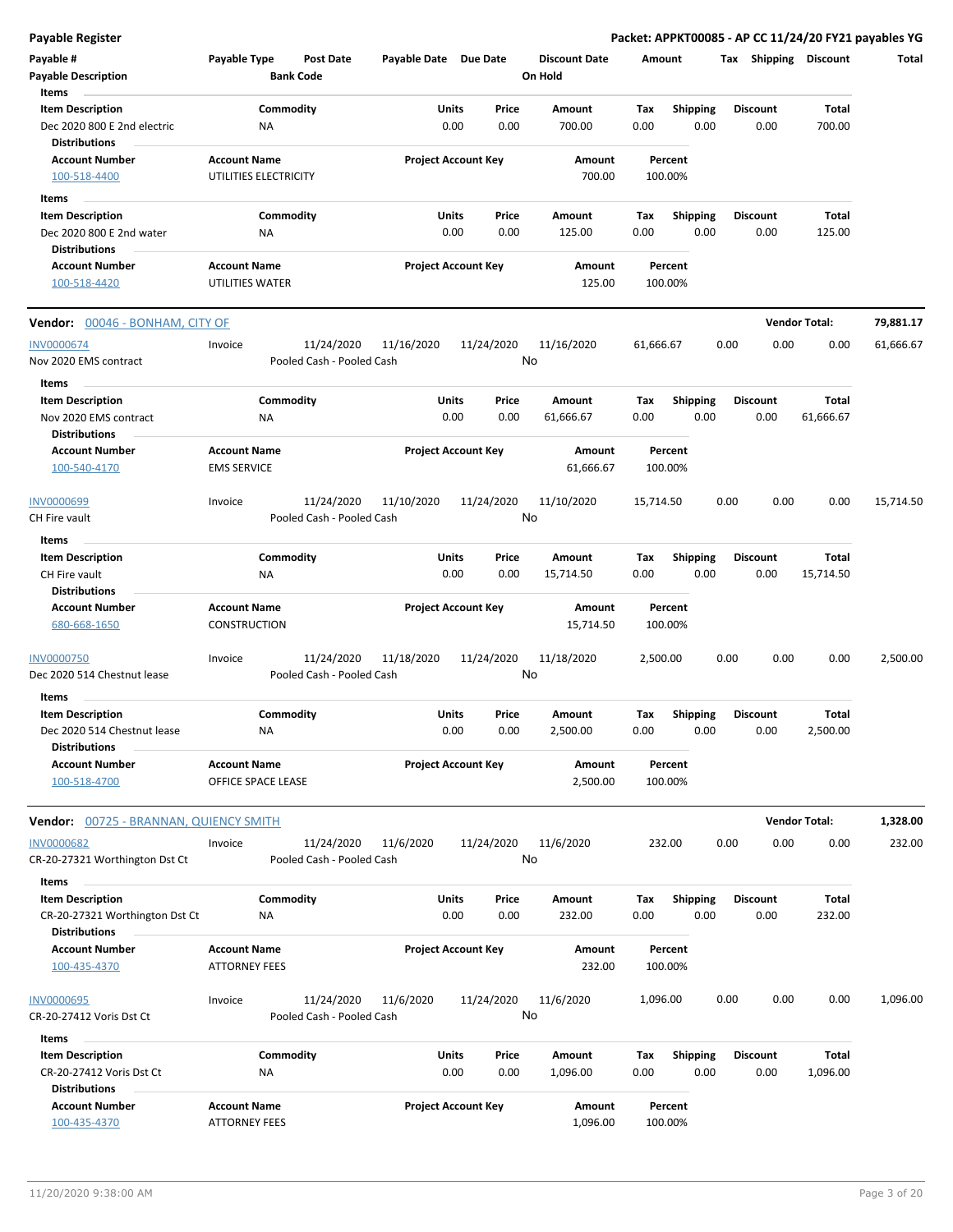| Payable Register                                                                              |                     |                                         |                       |                                | Packet: APPKT00085 - AP CC 11/24/20 FY21 payables YG |                    |                         |                   |      |                       |           |
|-----------------------------------------------------------------------------------------------|---------------------|-----------------------------------------|-----------------------|--------------------------------|------------------------------------------------------|--------------------|-------------------------|-------------------|------|-----------------------|-----------|
| Payable #<br><b>Payable Description</b>                                                       | Payable Type        | <b>Post Date</b><br><b>Bank Code</b>    | Payable Date Due Date |                                | <b>Discount Date</b><br>On Hold                      | Amount             |                         |                   |      | Tax Shipping Discount | Total     |
| Vendor: 00406 - BRAZOS TRAILER MANUFACTURING LLC                                              |                     |                                         |                       |                                |                                                      |                    |                         |                   |      | <b>Vendor Total:</b>  | 3,000.00  |
| 1008375<br>Pct 4 2021 Belly Dump lease #4532                                                  | Invoice             | 11/24/2020<br>Pooled Cash - Pooled Cash | 11/22/2020            | 11/24/2020                     | 11/22/2020<br>No                                     | 3,000.00           |                         | 0.00              | 0.00 | 0.00                  | 3,000.00  |
| Items<br><b>Item Description</b><br>Pct 4 2021 Belly Dump lease #4532<br><b>Distributions</b> |                     | Commodity<br>ΝA                         |                       | Units<br>Price<br>0.00<br>0.00 | Amount<br>3,000.00                                   | Tax<br>0.00        | <b>Shipping</b><br>0.00 | <b>Discount</b>   | 0.00 | Total<br>3,000.00     |           |
| <b>Account Number</b><br>240-624-4600                                                         | <b>Account Name</b> | <b>EQUIPMENT RENTAL/LEASE</b>           |                       | <b>Project Account Key</b>     | Amount<br>3,000.00                                   | Percent<br>100.00% |                         |                   |      |                       |           |
| Vendor: 00508 - BRYCO-BRYANT CO                                                               |                     |                                         |                       |                                |                                                      |                    |                         |                   |      | <b>Vendor Total:</b>  | 46,532.47 |
| <u>15</u><br><b>CH Construction-Masonry</b>                                                   | Invoice             | 11/24/2020<br>Pooled Cash - Pooled Cash | 11/20/2020            | 11/24/2020                     | 11/20/2020<br>No                                     | 46,532.47          |                         | 0.00              | 0.00 | 0.00                  | 46,532.47 |
| Items<br><b>Item Description</b><br><b>CH Construction-Masonry</b><br><b>Distributions</b>    |                     | Commodity<br>NA                         |                       | Units<br>Price<br>0.00<br>0.00 | Amount<br>46,532.47                                  | Tax<br>0.00        | <b>Shipping</b><br>0.00 | <b>Discount</b>   | 0.00 | Total<br>46,532.47    |           |
| <b>Account Number</b><br>680-668-1680                                                         | <b>Account Name</b> | MASONRY AND STONE                       |                       | <b>Project Account Key</b>     | Amount<br>46,532.47                                  | Percent<br>100.00% |                         |                   |      |                       |           |
| <b>Vendor:</b> VEN02089 - Cirro Energy                                                        |                     |                                         |                       |                                |                                                      |                    |                         |                   |      | <b>Vendor Total:</b>  | 95.22     |
| 335000530512<br>Leonard EMS electric 10/9-11/10/20                                            | Invoice             | 11/24/2020<br>Pooled Cash - Pooled Cash | 11/12/2020            | 11/24/2020                     | 11/12/2020<br>No                                     | 95.22              |                         | 0.00              | 0.00 | 0.00                  | 95.22     |
| Items                                                                                         |                     |                                         |                       |                                |                                                      |                    |                         |                   |      |                       |           |
| <b>Item Description</b><br>Leonard EMS electric 10/9-11/10/20<br><b>Distributions</b>         |                     | Commodity<br><b>NA</b>                  |                       | Units<br>Price<br>0.00<br>0.00 | Amount<br>95.22                                      | Tax<br>0.00        | <b>Shipping</b><br>0.00 | <b>Discount</b>   | 0.00 | Total<br>95.22        |           |
| <b>Account Number</b><br>100-540-4400                                                         | <b>Account Name</b> | UTILITIES ELECTRICITY                   |                       | <b>Project Account Key</b>     | Amount<br>95.22                                      | Percent<br>100.00% |                         |                   |      |                       |           |
| Vendor: 00766 - COLLISION 1ST                                                                 |                     |                                         |                       |                                |                                                      |                    |                         |                   |      | <b>Vendor Total:</b>  | 310.00    |
| 17009a<br>2020 Chev Unit 0342 windshield                                                      | Invoice             | 11/24/2020<br>Pooled Cash - Pooled Cash | 11/12/2020            | 11/24/2020                     | 11/12/2020<br>No                                     | 250.00             |                         | 0.00              | 0.00 | 0.00                  | 250.00    |
| Items<br><b>Item Description</b><br>2020 Chev Unit 0342 windshield<br><b>Distributions</b>    |                     | Commodity<br>NA                         |                       | Units<br>Price<br>0.00<br>0.00 | Amount<br>250.00                                     | Tax<br>0.00        | 0.00                    | Shipping Discount | 0.00 | Total<br>250.00       |           |
| <b>Account Number</b><br>100-560-4540                                                         | <b>Account Name</b> | R & M AUTOMOBILES                       |                       | <b>Project Account Key</b>     | Amount<br>250.00                                     | Percent<br>100.00% |                         |                   |      |                       |           |
| 17022a<br>2020 Chev 2 window tints                                                            | Invoice             | 11/24/2020<br>Pooled Cash - Pooled Cash | 11/18/2020            | 11/24/2020                     | 11/18/2020<br>No                                     | 60.00              |                         | 0.00              | 0.00 | 0.00                  | 60.00     |
| Items                                                                                         |                     |                                         |                       |                                |                                                      |                    |                         | <b>Discount</b>   |      |                       |           |
| <b>Item Description</b><br>2020 Chev 2 window tints<br><b>Distributions</b>                   |                     | Commodity<br>ΝA                         |                       | Units<br>Price<br>0.00<br>0.00 | Amount<br>60.00                                      | Tax<br>0.00        | Shipping<br>0.00        |                   | 0.00 | Total<br>60.00        |           |
| <b>Account Number</b><br>100-560-4540                                                         | <b>Account Name</b> | R & M AUTOMOBILES                       |                       | <b>Project Account Key</b>     | Amount<br>60.00                                      | Percent<br>100.00% |                         |                   |      |                       |           |
| Vendor: 00096 - DM TRUCKING, LLC                                                              |                     |                                         |                       |                                |                                                      |                    |                         |                   |      | <b>Vendor Total:</b>  | 7,543.61  |
| 2414<br>Pct 4 Rock & Gravel - hauling 10/22-28/20                                             | Invoice             | 11/24/2020<br>Pooled Cash - Pooled Cash | 10/26/2020            | 11/24/2020                     | 10/26/2020<br>No                                     | 7,543.61           |                         | 0.00              | 0.00 | 0.00                  | 7,543.61  |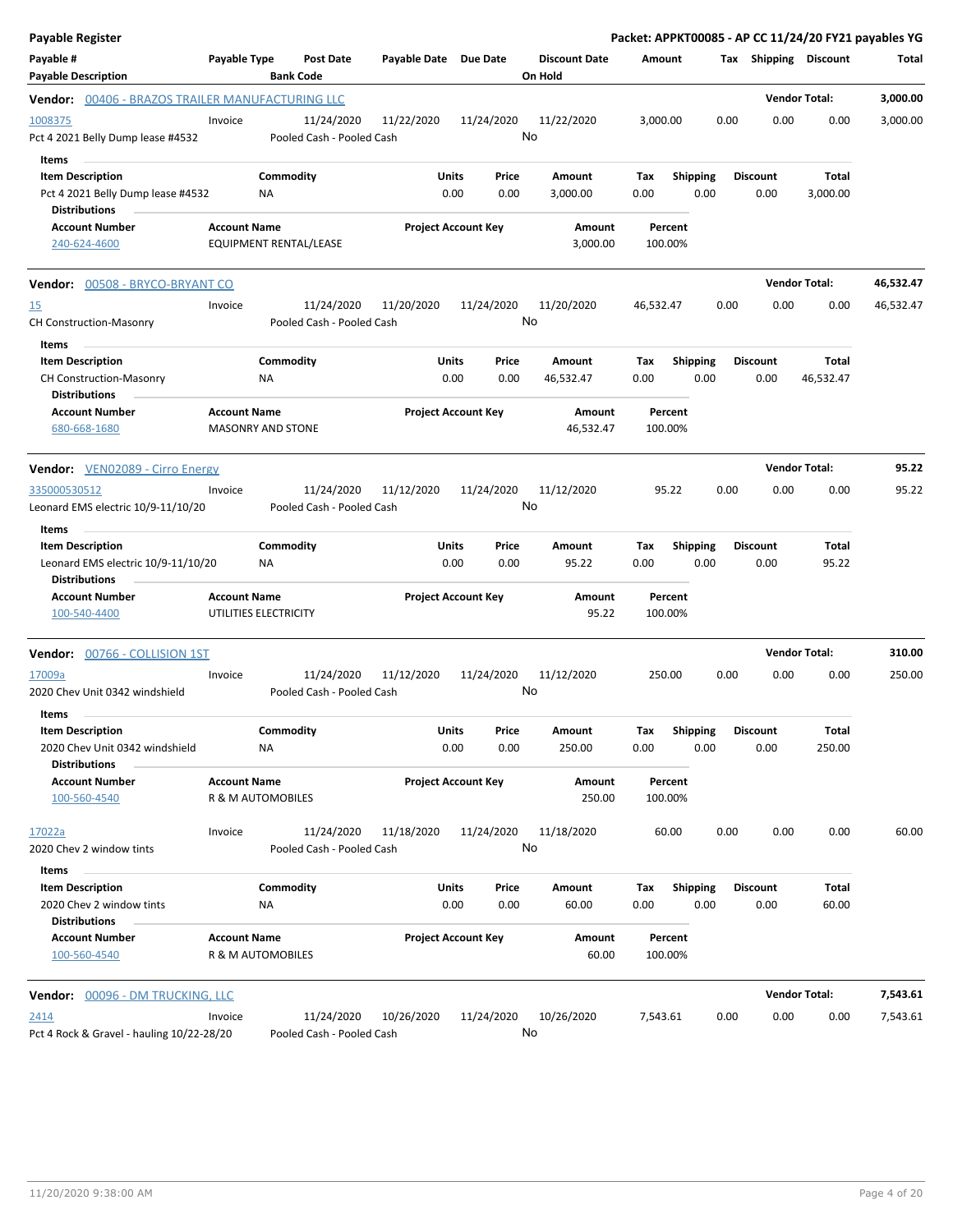| <b>Payable Register</b>                                              |                                              |                 |                                         |                            |               |                  |                                 |             |                         |      |                         | Packet: APPKT00085 - AP CC 11/24/20 FY21 payables YG |        |
|----------------------------------------------------------------------|----------------------------------------------|-----------------|-----------------------------------------|----------------------------|---------------|------------------|---------------------------------|-------------|-------------------------|------|-------------------------|------------------------------------------------------|--------|
| Payable #<br><b>Payable Description</b>                              | Payable Type                                 |                 | <b>Post Date</b><br><b>Bank Code</b>    | Payable Date Due Date      |               |                  | <b>Discount Date</b><br>On Hold | Amount      |                         |      | Tax Shipping Discount   |                                                      | Total  |
| Items<br><b>Item Description</b>                                     |                                              | Commodity       |                                         |                            | Units         | Price            | Amount                          | Tax         |                         |      | <b>Discount</b>         | Total                                                |        |
| Pct 4 Rock & Gravel - hauling 10/22-28/20<br><b>Distributions</b>    |                                              | ΝA              |                                         |                            | 0.00          | 0.00             | 7,543.61                        | 0.00        | <b>Shipping</b><br>0.00 |      | 0.00                    | 7,543.61                                             |        |
| <b>Account Number</b>                                                | <b>Account Name</b>                          |                 |                                         | <b>Project Account Key</b> |               |                  | Amount                          |             | Percent                 |      |                         |                                                      |        |
| 240-624-3410                                                         | R&B MAT. ROCK & GRAVEL                       |                 |                                         |                            |               |                  | 7,543.61                        |             | 100.00%                 |      |                         |                                                      |        |
| Vendor: 00613 - ELDORADO DENTAL                                      |                                              |                 |                                         |                            |               |                  |                                 |             |                         |      |                         | <b>Vendor Total:</b>                                 | 375.00 |
| 11152020                                                             | Invoice                                      |                 | 11/24/2020                              | 11/15/2020                 |               | 11/24/2020       | 11/15/2020                      |             | 375.00                  | 0.00 | 0.00                    | 0.00                                                 | 375.00 |
| Nov 2020 Prisoner dental                                             |                                              |                 | Pooled Cash - Pooled Cash               |                            |               | No               |                                 |             |                         |      |                         |                                                      |        |
| Items                                                                |                                              |                 |                                         |                            |               |                  |                                 |             |                         |      |                         |                                                      |        |
| <b>Item Description</b>                                              |                                              | Commodity       |                                         |                            | Units         | Price            | Amount                          | Tax         | <b>Shipping</b>         |      | <b>Discount</b>         | Total                                                |        |
| Nov 2020 Prisoner dental<br><b>Distributions</b>                     |                                              | NA              |                                         |                            | 0.00          | 0.00             | 375.00                          | 0.00        | 0.00                    |      | 0.00                    | 375.00                                               |        |
| <b>Account Number</b>                                                | <b>Account Name</b>                          |                 |                                         | <b>Project Account Key</b> |               |                  | Amount                          |             | Percent                 |      |                         |                                                      |        |
| 100-565-4050                                                         | PRISONER MEDICAL                             |                 |                                         |                            |               |                  | 375.00                          |             | 100.00%                 |      |                         |                                                      |        |
| <b>Vendor: 00335 - FANNIN COUNTY ELEC. CO-OP, INC</b>                |                                              |                 |                                         |                            |               |                  |                                 |             |                         |      |                         | <b>Vendor Total:</b>                                 | 203.24 |
| <b>INV0000669</b>                                                    | Invoice                                      |                 | 11/24/2020                              | 11/9/2020                  |               | 11/24/2020       | 11/9/2020                       | 203.24      |                         | 0.00 | 0.00                    | 0.00                                                 | 203.24 |
| Pct 3 Oct 2020 electric                                              |                                              |                 | Pooled Cash - Pooled Cash               |                            |               | No               |                                 |             |                         |      |                         |                                                      |        |
| Items                                                                |                                              |                 |                                         |                            |               |                  |                                 |             |                         |      |                         |                                                      |        |
| <b>Item Description</b>                                              |                                              | Commodity       |                                         |                            | Units         | Price            | Amount                          | Tax         | <b>Shipping</b>         |      | <b>Discount</b>         | Total                                                |        |
| Pct 3 Oct 2020 electric<br><b>Distributions</b>                      |                                              | ΝA              |                                         |                            | 0.00          | 0.00             | 203.24                          | 0.00        | 0.00                    |      | 0.00                    | 203.24                                               |        |
| <b>Account Number</b><br>230-623-4400                                | <b>Account Name</b><br>UTILITY ELECTRICITY   |                 |                                         | <b>Project Account Key</b> |               |                  | Amount<br>203.24                |             | Percent<br>100.00%      |      |                         |                                                      |        |
| <b>Vendor: 00236 - FUNCTION 4, LLC</b>                               |                                              |                 |                                         |                            |               |                  |                                 |             |                         |      |                         | <b>Vendor Total:</b>                                 | 381.24 |
| <b>INV823705</b>                                                     | Invoice                                      |                 | 11/24/2020                              | 11/18/2020                 |               | 11/24/2020       | 11/18/2020                      | 381.24      |                         | 0.00 | 0.00                    | 0.00                                                 | 381.24 |
| Turner copies                                                        |                                              |                 | Pooled Cash - Pooled Cash               |                            |               | No               |                                 |             |                         |      |                         |                                                      |        |
| Items                                                                |                                              |                 |                                         |                            |               |                  |                                 |             |                         |      |                         |                                                      |        |
| <b>Item Description</b>                                              |                                              | Commodity       |                                         |                            | Units         | Price            | Amount                          | Тах         | <b>Shipping</b>         |      | <b>Discount</b>         | Total                                                |        |
| Turner copies                                                        |                                              | <b>NA</b>       |                                         |                            | 0.00          | 0.00             | 381.24                          | 0.00        | 0.00                    |      | 0.00                    | 381.24                                               |        |
| <b>Distributions</b>                                                 |                                              |                 |                                         |                            |               |                  |                                 |             |                         |      |                         |                                                      |        |
| <b>Account Number</b><br>100-510-3150                                | <b>Account Name</b><br><b>COPIER RENTAL</b>  |                 |                                         | <b>Project Account Key</b> |               |                  | Amount<br>381.24                |             | Percent<br>100.00%      |      |                         |                                                      |        |
| Vendor: 00183 - GOHEEN & O'TOOLE                                     |                                              |                 |                                         |                            |               |                  |                                 |             |                         |      |                         | <b>Vendor Total:</b>                                 | 561.50 |
| <b>INV0000683</b><br>CR-20-27373 Sneed Dst Ct                        | Invoice                                      |                 | 11/24/2020<br>Pooled Cash - Pooled Cash | 10/21/2020                 |               | 11/24/2020<br>No | 10/21/2020                      |             | 561.50                  | 0.00 | 0.00                    | 0.00                                                 | 561.50 |
| Items                                                                |                                              |                 |                                         |                            |               |                  |                                 |             |                         |      |                         |                                                      |        |
| <b>Item Description</b><br>CR-20-27373 Sneed Dst Ct                  |                                              | Commodity<br>ΝA |                                         |                            | Units<br>0.00 | Price<br>0.00    | Amount<br>561.50                | Tax<br>0.00 | <b>Shipping</b><br>0.00 |      | <b>Discount</b><br>0.00 | Total<br>561.50                                      |        |
| <b>Distributions</b><br><b>Account Number</b>                        | <b>Account Name</b>                          |                 |                                         | <b>Project Account Key</b> |               |                  | Amount                          |             | Percent                 |      |                         |                                                      |        |
| 100-435-4370                                                         | <b>ATTORNEY FEES</b>                         |                 |                                         |                            |               |                  | 561.50                          |             | 100.00%                 |      |                         |                                                      |        |
| Vendor: VEN02161 - Gordon, William                                   |                                              |                 |                                         |                            |               |                  |                                 |             |                         |      |                         | <b>Vendor Total:</b>                                 | 26.45  |
| <b>INV0000673</b>                                                    | Invoice                                      |                 | 11/24/2020                              | 11/16/2020                 |               | 11/24/2020       | 11/16/2020                      |             | 26.45                   | 0.00 | 0.00                    | 0.00                                                 | 26.45  |
| Janitor 10/25-11/15/20 travel<br>Items                               |                                              |                 | Pooled Cash - Pooled Cash               |                            |               | No               |                                 |             |                         |      |                         |                                                      |        |
| <b>Item Description</b>                                              |                                              | Commodity       |                                         |                            | Units         | Price            | Amount                          | Tax         | <b>Shipping</b>         |      | <b>Discount</b>         | Total                                                |        |
| Janitor 10/25-11/15/20 travel - E Annex 1 NA<br><b>Distributions</b> |                                              |                 |                                         |                            | 0.00          | 0.00             | 10.35                           | 0.00        | 0.00                    |      | 0.00                    | 10.35                                                |        |
| <b>Account Number</b><br>100-511-2251                                | <b>Account Name</b><br><b>JANITOR TRAVEL</b> |                 |                                         | <b>Project Account Key</b> |               |                  | Amount<br>10.35                 |             | Percent<br>100.00%      |      |                         |                                                      |        |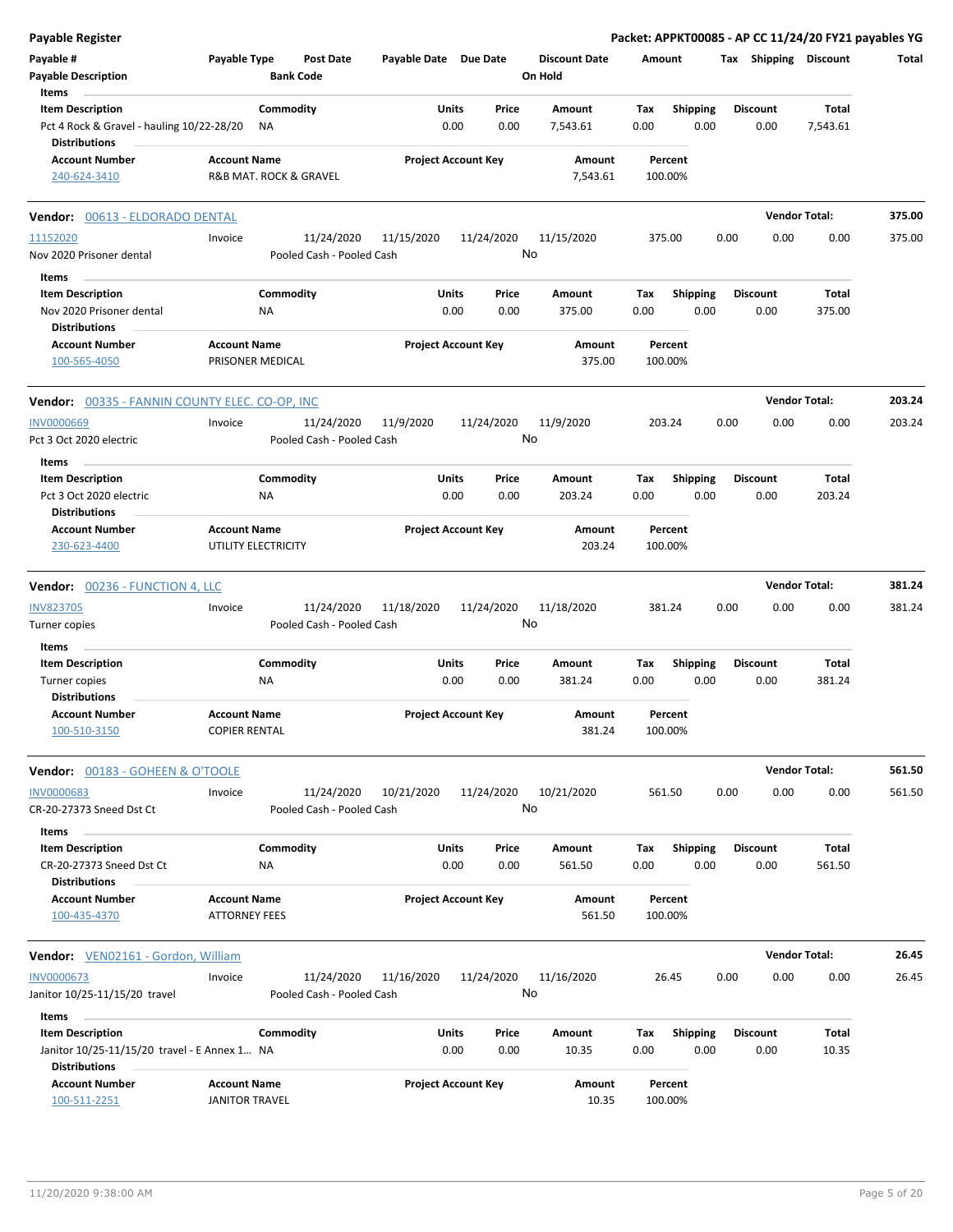| <b>Payable Register</b>                                                                           |                                                      |                                         |                            |      |                  |                                 |             |                         |      |                         |                      | Packet: APPKT00085 - AP CC 11/24/20 FY21 payables YG |
|---------------------------------------------------------------------------------------------------|------------------------------------------------------|-----------------------------------------|----------------------------|------|------------------|---------------------------------|-------------|-------------------------|------|-------------------------|----------------------|------------------------------------------------------|
| Payable #<br><b>Payable Description</b>                                                           | Payable Type<br><b>Bank Code</b>                     | <b>Post Date</b>                        | Payable Date Due Date      |      |                  | <b>Discount Date</b><br>On Hold | Amount      |                         |      | Tax Shipping Discount   |                      | Total                                                |
| Items                                                                                             |                                                      |                                         |                            |      |                  |                                 |             |                         |      |                         |                      |                                                      |
| <b>Item Description</b><br>Janitor 10/25-11/15/20 travel - Agrilife 28 NA<br><b>Distributions</b> | Commodity                                            |                                         | Units                      | 0.00 | Price<br>0.00    | Amount<br>16.10                 | Tax<br>0.00 | <b>Shipping</b><br>0.00 |      | <b>Discount</b><br>0.00 | Total<br>16.10       |                                                      |
| <b>Account Number</b>                                                                             | <b>Account Name</b>                                  |                                         | <b>Project Account Key</b> |      |                  | Amount                          |             | Percent                 |      |                         |                      |                                                      |
| 100-516-2251                                                                                      | <b>JANITOR TRAVEL</b>                                |                                         |                            |      |                  | 16.10                           | 100.00%     |                         |      |                         |                      |                                                      |
| <b>Vendor:</b> VEN02127 - Hits, Inc.                                                              |                                                      |                                         |                            |      |                  |                                 |             |                         |      |                         | <b>Vendor Total:</b> | 390.00                                               |
| 7022                                                                                              | Invoice                                              | 11/24/2020                              | 10/15/2020                 |      | 11/24/2020       | 10/15/2020                      | 390.00      |                         | 0.00 | 0.00                    | 0.00                 | 390.00                                               |
| Search Warrant Class R Williams                                                                   |                                                      | Pooled Cash - Pooled Cash               |                            |      | No               |                                 |             |                         |      |                         |                      |                                                      |
| Items                                                                                             |                                                      |                                         |                            |      |                  |                                 |             |                         |      |                         |                      |                                                      |
| <b>Item Description</b>                                                                           | Commodity                                            |                                         | Units                      |      | Price            | Amount                          | Tax         | <b>Shipping</b>         |      | <b>Discount</b>         | Total                |                                                      |
| Search Warrant Class R Williams<br><b>Distributions</b>                                           | NA                                                   |                                         |                            | 0.00 | 0.00             | 390.00                          | 0.00        | 0.00                    |      | 0.00                    | 390.00               |                                                      |
| <b>Account Number</b><br>310-560-4270                                                             | <b>Account Name</b><br>OUT OF COUNTY TRAVEL/TRAINING |                                         | <b>Project Account Key</b> |      |                  | Amount<br>390.00                | 100.00%     | Percent                 |      |                         |                      |                                                      |
| Vendor: 00405 - IHS PHARMACY                                                                      |                                                      |                                         |                            |      |                  |                                 |             |                         |      |                         | <b>Vendor Total:</b> | 9,800.51                                             |
| 67551<br>Returned meds                                                                            | Credit Memo                                          | 11/24/2020<br>Pooled Cash - Pooled Cash | 10/22/2020                 |      | 10/22/2020<br>No | 10/22/2020                      | $-72.21$    |                         | 0.00 | 0.00                    | 0.00                 | $-72.21$                                             |
| Items                                                                                             |                                                      |                                         |                            |      |                  |                                 |             |                         |      |                         |                      |                                                      |
| <b>Item Description</b>                                                                           | Commodity                                            |                                         | Units                      |      | Price            | Amount                          | Tax         | <b>Shipping</b>         |      | <b>Discount</b>         | Total                |                                                      |
| Returned meds<br><b>Distributions</b>                                                             | ΝA                                                   |                                         |                            | 0.00 | 0.00             | $-72.21$                        | 0.00        | 0.00                    |      | 0.00                    | $-72.21$             |                                                      |
| <b>Account Number</b>                                                                             | <b>Account Name</b>                                  |                                         | <b>Project Account Key</b> |      |                  | Amount                          |             | Percent                 |      |                         |                      |                                                      |
| 100-565-4050                                                                                      | PRISONER MEDICAL                                     |                                         |                            |      |                  | $-72.21$                        | 100.00%     |                         |      |                         |                      |                                                      |
| 67558                                                                                             | Credit Memo                                          | 11/24/2020                              | 10/22/2020                 |      | 10/22/2020       | 10/22/2020                      | -174.38     |                         | 0.00 | 0.00                    | 0.00                 | $-174.38$                                            |
| Returned meds                                                                                     |                                                      | Pooled Cash - Pooled Cash               |                            |      | No               |                                 |             |                         |      |                         |                      |                                                      |
| Items                                                                                             |                                                      |                                         |                            |      |                  |                                 |             |                         |      |                         |                      |                                                      |
| <b>Item Description</b>                                                                           | Commodity                                            |                                         | Units                      |      | Price            | Amount                          | Tax         | Shipping                |      | <b>Discount</b>         | Total                |                                                      |
| Returned meds                                                                                     | NA                                                   |                                         |                            | 0.00 | 0.00             | $-174.38$                       | 0.00        | 0.00                    |      | 0.00                    | $-174.38$            |                                                      |
| <b>Distributions</b><br><b>Account Number</b>                                                     | <b>Account Name</b>                                  |                                         | <b>Project Account Key</b> |      |                  | Amount                          |             | Percent                 |      |                         |                      |                                                      |
| 100-565-4050                                                                                      | PRISONER MEDICAL                                     |                                         |                            |      |                  | $-174.38$                       | 100.00%     |                         |      |                         |                      |                                                      |
| 67594                                                                                             | Credit Memo                                          | 11/24/2020                              | 10/30/2020                 |      | 10/30/2020       | 10/30/2020                      | -15.58      |                         | 0.00 | 0.00                    | 0.00                 | $-15.58$                                             |
| Returned meds                                                                                     |                                                      | Pooled Cash - Pooled Cash               |                            |      | No               |                                 |             |                         |      |                         |                      |                                                      |
| Items                                                                                             |                                                      |                                         |                            |      |                  |                                 |             |                         |      |                         |                      |                                                      |
| <b>Item Description</b>                                                                           | Commodity                                            |                                         | Units                      |      | Price            | Amount                          | Tax         | <b>Shipping</b>         |      | <b>Discount</b>         | Total                |                                                      |
| Returned meds                                                                                     | ΝA                                                   |                                         |                            | 0.00 | 0.00             | $-15.58$                        | 0.00        | 0.00                    |      | 0.00                    | $-15.58$             |                                                      |
| <b>Distributions</b><br><b>Account Number</b>                                                     | <b>Account Name</b>                                  |                                         | <b>Project Account Key</b> |      |                  | Amount                          |             | Percent                 |      |                         |                      |                                                      |
| 100-565-4050                                                                                      | PRISONER MEDICAL                                     |                                         |                            |      |                  | $-15.58$                        | 100.00%     |                         |      |                         |                      |                                                      |
| 67918                                                                                             | Invoice                                              | 11/24/2020                              | 10/31/2020                 |      | 10/31/2020       | 10/31/2020                      | 10,062.68   |                         | 0.00 | 0.00                    | 0.00                 | 10,062.68                                            |
| Oct 2020 prisoner medications                                                                     |                                                      | Pooled Cash - Pooled Cash               |                            |      | No               |                                 |             |                         |      |                         |                      |                                                      |
| Items                                                                                             |                                                      |                                         |                            |      |                  |                                 |             |                         |      |                         |                      |                                                      |
| <b>Item Description</b>                                                                           | Commodity                                            |                                         | Units                      |      | Price            | Amount                          | Tax         | <b>Shipping</b>         |      | <b>Discount</b>         | Total                |                                                      |
| Oct 2020 prisoner medications<br><b>Distributions</b>                                             | <b>NA</b>                                            |                                         |                            | 0.00 | 0.00             | 10,062.68                       | 0.00        | 0.00                    |      | 0.00                    | 10,062.68            |                                                      |
| <b>Account Number</b><br>100-565-4050                                                             | <b>Account Name</b><br>PRISONER MEDICAL              |                                         | <b>Project Account Key</b> |      |                  | Amount<br>10,062.68             | 100.00%     | Percent                 |      |                         |                      |                                                      |
| Vendor: 00378 - JPMORGAN CHASE BANK NA                                                            |                                                      |                                         |                            |      |                  |                                 |             |                         |      |                         | <b>Vendor Total:</b> | 5,914.89                                             |
| INV0000751                                                                                        | Invoice                                              | 11/24/2020                              | 11/5/2020                  |      | 11/24/2020       | 11/5/2020                       | 5,914.89    |                         | 0.00 | 0.00                    | 0.00                 | 5,914.89                                             |
| Nov 2020 credit card                                                                              |                                                      | Pooled Cash - Pooled Cash               |                            |      | No               |                                 |             |                         |      |                         |                      |                                                      |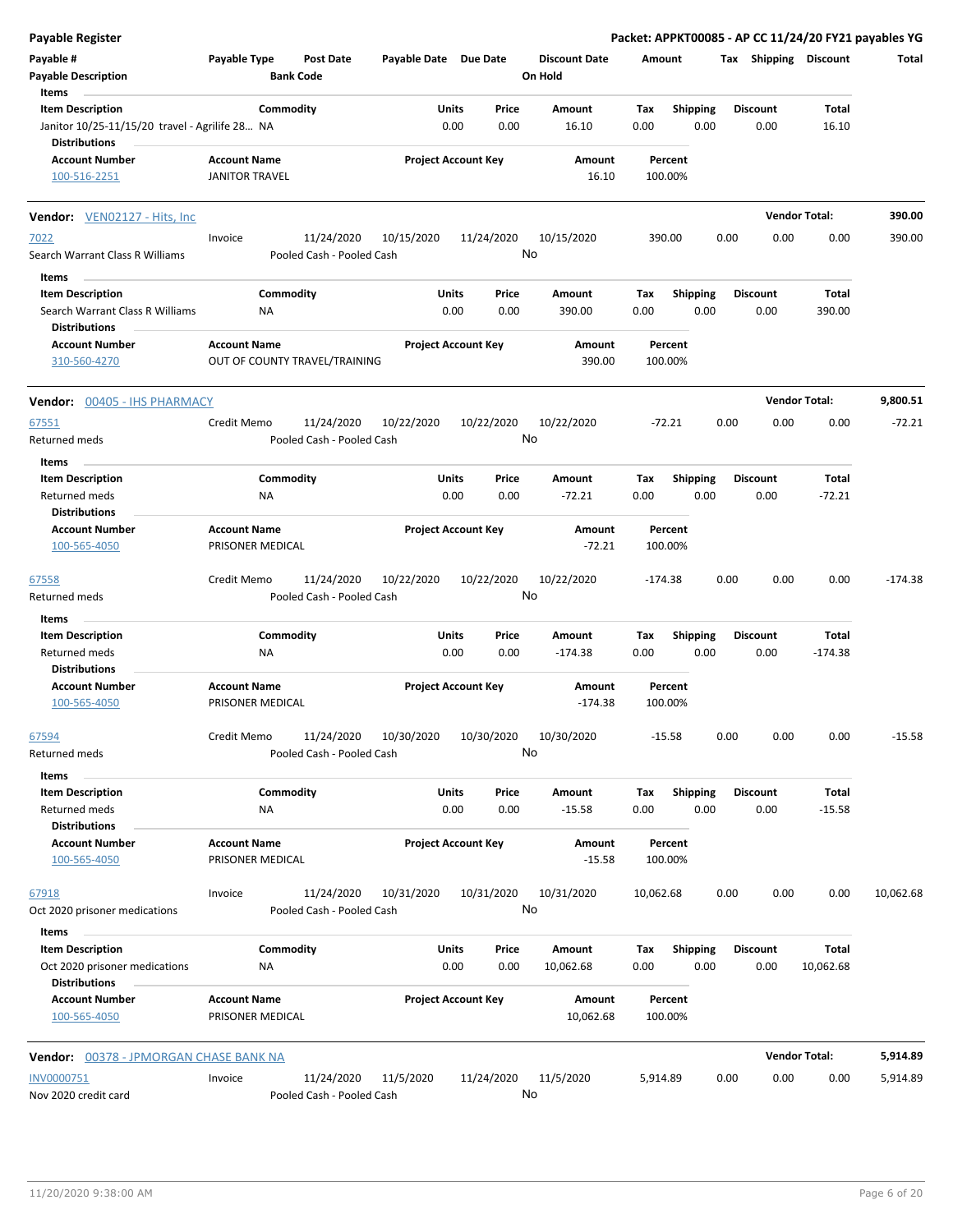**Payable Register Packet: APPKT00085 - AP CC 11/24/20 FY21 payables YG**

| Payable #<br><b>Payable Description</b>                                                   | Payable Type                                          | <b>Bank Code</b> | <b>Post Date</b>                                                               | Payable Date Due Date      |               |               | <b>Discount Date</b><br>On Hold |             | Amount                  | Shipping<br>Tax         | <b>Discount</b>   |
|-------------------------------------------------------------------------------------------|-------------------------------------------------------|------------------|--------------------------------------------------------------------------------|----------------------------|---------------|---------------|---------------------------------|-------------|-------------------------|-------------------------|-------------------|
| Items<br><b>Item Description</b><br>Patrol supplies                                       | NA                                                    | Commodity        |                                                                                |                            | Units<br>0.00 | Price<br>0.00 | Amount<br>132.66                | Tax<br>0.00 | <b>Shipping</b><br>0.00 | <b>Discount</b><br>0.00 | Total<br>132.66   |
| <b>Distributions</b><br><b>Account Number</b><br>100-560-3210                             | <b>Account Name</b><br>PATROL SUPPLIES                |                  |                                                                                | <b>Project Account Key</b> |               |               | Amount<br>132.66                |             | Percent<br>100.00%      |                         |                   |
| Items<br><b>Item Description</b>                                                          |                                                       | Commodity        |                                                                                |                            | Units         | Price         | Amount                          | Tax         | Shipping                | <b>Discount</b>         | Total             |
| Fujitsu roller<br><b>Distributions</b>                                                    | NA                                                    |                  |                                                                                |                            | 0.00          | 0.00          | 29.96                           | 0.00        | 0.00                    | 0.00                    | 29.96             |
| <b>Account Number</b><br>100-503-5720                                                     | <b>Account Name</b><br>OFFICE EQUIPMENT               |                  |                                                                                | <b>Project Account Key</b> |               |               | Amount<br>29.96                 |             | Percent<br>100.00%      |                         |                   |
| Items                                                                                     |                                                       |                  |                                                                                |                            |               |               |                                 |             |                         |                         |                   |
| <b>Item Description</b><br>Franklin planner<br><b>Distributions</b>                       | NA                                                    | Commodity        |                                                                                |                            | Units<br>0.00 | Price<br>0.00 | Amount<br>37.51                 | Tax<br>0.00 | <b>Shipping</b><br>0.00 | <b>Discount</b><br>0.00 | Total<br>37.51    |
| <b>Account Number</b><br>100-450-3100                                                     | <b>Account Name</b><br>OFFICE SUPPLIES                |                  |                                                                                | <b>Project Account Key</b> |               |               | Amount<br>37.51                 |             | Percent<br>100.00%      |                         |                   |
| Items<br><b>Item Description</b>                                                          |                                                       | Commodity        |                                                                                |                            | Units         | Price         | Amount                          | Tax         | <b>Shipping</b>         | <b>Discount</b>         | Total             |
| Battery backup                                                                            | <b>NA</b>                                             |                  |                                                                                |                            | 0.00          | 0.00          | 179.97                          | 0.00        | 0.00                    | 0.00                    | 179.97            |
| <b>Distributions</b><br><b>Account Number</b><br>100-450-5720                             | <b>Account Name</b><br>OFFICE EQUIPMENT               |                  |                                                                                | <b>Project Account Key</b> |               |               | Amount<br>179.97                |             | Percent<br>100.00%      |                         |                   |
| Items                                                                                     |                                                       |                  |                                                                                |                            |               |               |                                 |             |                         |                         |                   |
| <b>Item Description</b><br>HP Laser printer<br>Distributions                              | NA                                                    | Commodity        |                                                                                |                            | Units<br>0.00 | Price<br>0.00 | Amount<br>448.99                | Tax<br>0.00 | Shipping<br>0.00        | <b>Discount</b><br>0.00 | Total<br>448.99   |
| <b>Account Number</b><br>413-413-5720                                                     | <b>Account Name</b><br>OFFICE EQUIPMENT               |                  |                                                                                | <b>Project Account Key</b> |               |               | Amount<br>448.99                |             | Percent<br>100.00%      |                         |                   |
| Items                                                                                     |                                                       |                  |                                                                                |                            |               |               |                                 |             |                         |                         |                   |
| <b>Item Description</b><br><b>Express Labs</b><br><b>Distributions</b>                    | NA                                                    | Commodity        |                                                                                |                            | Units<br>0.00 | Price<br>0.00 | Amount<br>280.00                | Tax<br>0.00 | <b>Shipping</b><br>0.00 | <b>Discount</b><br>0.00 | Total<br>280.00   |
| <b>Account Number</b>                                                                     | <b>Account Name</b>                                   |                  |                                                                                | <b>Project Account Key</b> |               |               | Amount                          |             | Percent                 |                         |                   |
| 220-622-3140<br>230-623-3140                                                              |                                                       |                  | <b>EMPLOYEE PHYSICALS/DOT TESTING</b><br><b>EMPLOYEE PHYSICALS/DOT TESTING</b> |                            |               |               | 140.00<br>140.00                |             | 50.00%<br>50.00%        |                         |                   |
| Items                                                                                     |                                                       |                  |                                                                                |                            |               |               |                                 |             |                         |                         |                   |
| <b>Item Description</b><br>Southwest trucks 2018 Peterbilt repair<br><b>Distributions</b> | NA                                                    | Commodity        |                                                                                |                            | Units<br>0.00 | Price<br>0.00 | Amount<br>1,449.28              | Tax<br>0.00 | Shipping<br>0.00        | <b>Discount</b><br>0.00 | Total<br>1,449.28 |
| <b>Account Number</b><br>220-622-4580                                                     | <b>Account Name</b><br><b>R&amp;M MACHINERY PARTS</b> |                  |                                                                                | <b>Project Account Key</b> |               |               | Amount<br>1,449.28              |             | Percent<br>100.00%      |                         |                   |
| Items                                                                                     |                                                       |                  |                                                                                |                            |               |               |                                 |             |                         |                         |                   |
| <b>Item Description</b><br>Badge & Wallet: 2 badges                                       | <b>NA</b>                                             | Commodity        |                                                                                |                            | Units<br>0.00 | Price<br>0.00 | Amount<br>366.00                | Tax<br>0.00 | <b>Shipping</b><br>0.00 | <b>Discount</b><br>0.00 | Total<br>366.00   |
| <b>Distributions</b>                                                                      |                                                       |                  |                                                                                |                            |               |               |                                 |             |                         |                         |                   |
| <b>Account Number</b><br>100-560-3950                                                     | <b>Account Name</b><br>UNIFORMS/OTHER                 |                  |                                                                                | <b>Project Account Key</b> |               |               | Amount<br>366.00                |             | Percent<br>100.00%      |                         |                   |
| Items                                                                                     |                                                       |                  |                                                                                |                            |               |               |                                 |             |                         |                         |                   |
| <b>Item Description</b><br>Zoom - CC<br><b>Distributions</b>                              | ΝA                                                    | Commodity        |                                                                                |                            | Units<br>0.00 | Price<br>0.00 | Amount<br>69.34                 | Tax<br>0.00 | <b>Shipping</b><br>0.00 | <b>Discount</b><br>0.00 | Total<br>69.34    |
| <b>Account Number</b><br>414-416-4530                                                     | <b>Account Name</b><br><b>COMPUTER SOFTWARE</b>       |                  |                                                                                | <b>Project Account Key</b> |               |               | Amount<br>69.34                 |             | Percent<br>100.00%      |                         |                   |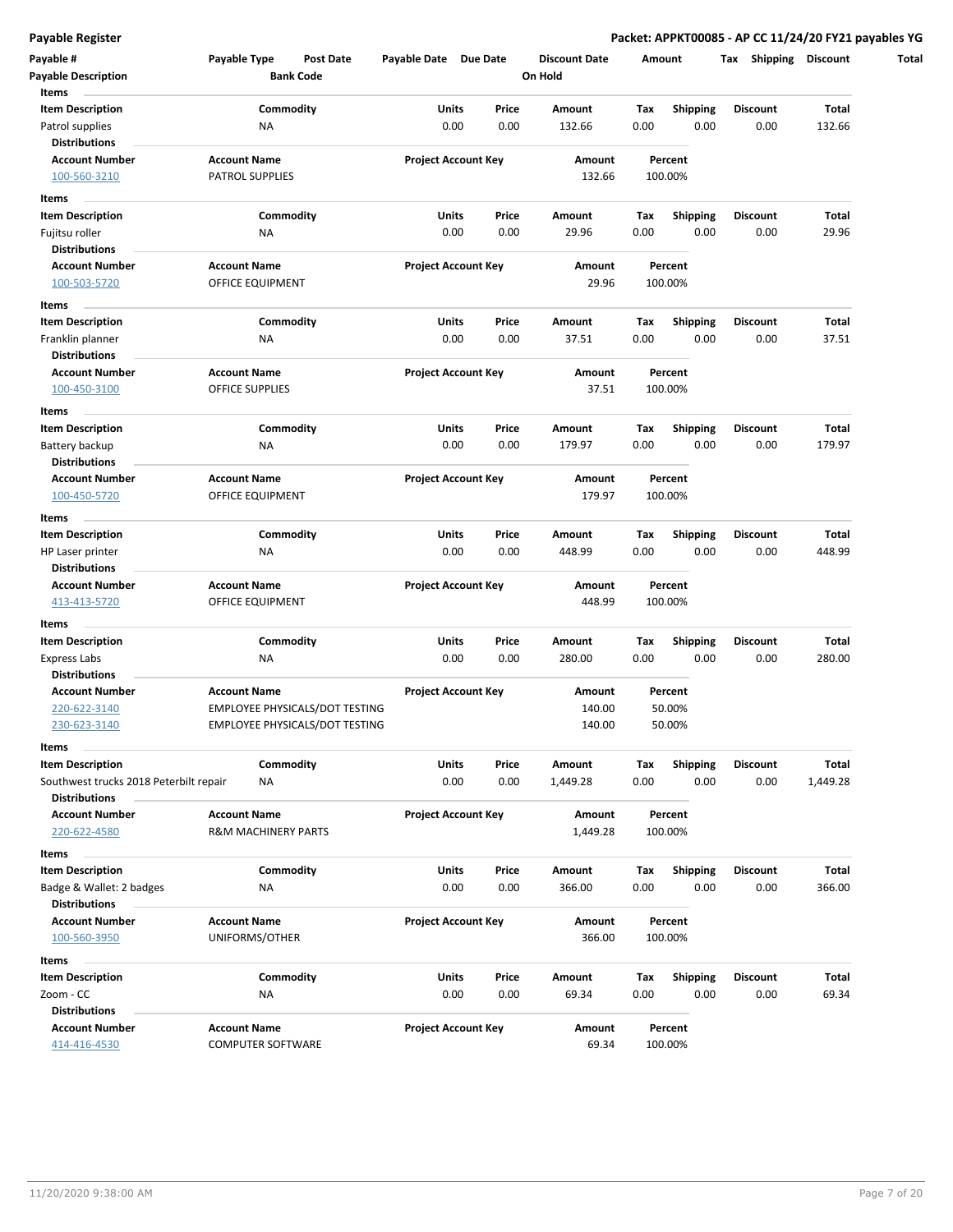**Payable Register Packet: APPKT00085 - AP CC 11/24/20 FY21 payables YG**

| Payable #<br><b>Payable Description</b>            | Payable Type         | Post Date<br><b>Bank Code</b>                                  | Payable Date Due Date |                            | <b>Discount Date</b><br>On Hold |             | Amount                  | <b>Shipping</b><br>Tax  | <b>Discount</b>      |
|----------------------------------------------------|----------------------|----------------------------------------------------------------|-----------------------|----------------------------|---------------------------------|-------------|-------------------------|-------------------------|----------------------|
| <b>Items</b>                                       |                      |                                                                |                       |                            |                                 |             |                         |                         |                      |
| <b>Item Description</b>                            |                      | Commodity                                                      | <b>Units</b>          | Price                      | Amount                          | Tax         | <b>Shipping</b>         | Discount                | Total                |
| TAC Moore Judicial Academy dues                    | ΝA                   |                                                                |                       | 0.00<br>0.00               | 200.00                          | 0.00        | 0.00                    | 0.00                    | 200.00               |
| <b>Distributions</b>                               |                      |                                                                |                       |                            |                                 |             |                         |                         |                      |
| <b>Account Number</b>                              | <b>Account Name</b>  |                                                                |                       | <b>Project Account Key</b> | Amount                          |             | Percent                 |                         |                      |
| 100-400-4810                                       | <b>DUES</b>          |                                                                |                       |                            | 200.00                          |             | 100.00%                 |                         |                      |
| Items                                              |                      |                                                                |                       |                            |                                 |             |                         |                         |                      |
| <b>Item Description</b>                            |                      | Commodity                                                      | Units                 | Price                      | Amount                          | Тах         | <b>Shipping</b>         | <b>Discount</b>         | Total                |
| Pct 2 shop water                                   | ΝA                   |                                                                |                       | 0.00<br>0.00               | 38.23                           | 0.00        | 0.00                    | 0.00                    | 38.23                |
| <b>Distributions</b>                               |                      |                                                                |                       |                            |                                 |             |                         |                         |                      |
| <b>Account Number</b>                              | <b>Account Name</b>  |                                                                |                       | <b>Project Account Key</b> | Amount                          |             | Percent                 |                         |                      |
| 220-622-3400                                       | <b>SHOP SUPPLIES</b> |                                                                |                       |                            | 38.23                           |             | 100.00%                 |                         |                      |
| Items                                              |                      |                                                                |                       |                            |                                 |             |                         |                         |                      |
| <b>Item Description</b>                            |                      | Commodity                                                      | Units                 | Price                      | Amount                          | Tax         | <b>Shipping</b>         | <b>Discount</b>         | Total                |
| AG Education conference registration (4)           | ΝA                   |                                                                |                       | 0.00<br>0.00               | 200.00                          | 0.00        | 0.00                    | 0.00                    | 200.00               |
| <b>Distributions</b>                               |                      |                                                                |                       |                            |                                 |             |                         |                         |                      |
| <b>Account Number</b>                              | <b>Account Name</b>  |                                                                |                       | <b>Project Account Key</b> | Amount                          |             | Percent                 |                         |                      |
| 220-622-4270                                       |                      | OUT OF COUNTY TRAVEL/TRAINING                                  |                       |                            | 50.00                           |             | 25.00%                  |                         |                      |
| 100-400-4270                                       |                      | OUT OF COUNTY TRAVEL/TRAINING<br>OUT OF COUNTY TRAVEL/TRAINING |                       |                            | 50.00<br>50.00                  |             | 25.00%                  |                         |                      |
| 230-623-4270<br>240-624-4270                       |                      | OUT OF COUNTY TRAVEL/TRAINING                                  |                       |                            | 50.00                           |             | 25.00%<br>25.00%        |                         |                      |
|                                                    |                      |                                                                |                       |                            |                                 |             |                         |                         |                      |
| Items                                              |                      |                                                                |                       |                            |                                 |             |                         |                         |                      |
| <b>Item Description</b>                            | ΝA                   | Commodity                                                      | Units                 | Price<br>0.00<br>0.00      | Amount                          | Тах<br>0.00 | <b>Shipping</b><br>0.00 | <b>Discount</b><br>0.00 | Total<br>1,191.30    |
| Prisoner transport airfare<br><b>Distributions</b> |                      |                                                                |                       |                            | 1,191.30                        |             |                         |                         |                      |
| <b>Account Number</b>                              | <b>Account Name</b>  |                                                                |                       | <b>Project Account Key</b> | Amount                          |             | Percent                 |                         |                      |
| 100-560-4280                                       | PRISONER TRANSPORT   |                                                                |                       |                            | 1,191.30                        |             | 100.00%                 |                         |                      |
|                                                    |                      |                                                                |                       |                            |                                 |             |                         |                         |                      |
| Items                                              |                      |                                                                |                       |                            |                                 |             |                         |                         |                      |
| Item Description<br>Prisoner transport             | ΝA                   | Commodity                                                      | Units                 | Price<br>0.00<br>0.00      | Amount<br>102.76                | Tax<br>0.00 | <b>Shipping</b><br>0.00 | <b>Discount</b><br>0.00 | Total<br>102.76      |
| <b>Distributions</b>                               |                      |                                                                |                       |                            |                                 |             |                         |                         |                      |
| <b>Account Number</b>                              | <b>Account Name</b>  |                                                                |                       | <b>Project Account Key</b> | Amount                          |             | Percent                 |                         |                      |
| 100-560-4280                                       | PRISONER TRANSPORT   |                                                                |                       |                            | 102.76                          |             | 100.00%                 |                         |                      |
|                                                    |                      |                                                                |                       |                            |                                 |             |                         |                         |                      |
| Items<br><b>Item Description</b>                   |                      | Commodity                                                      | Units                 | Price                      | Amount                          | Tax         |                         | Discount                | Total                |
| Pct 4 10/6-8/20 conference hotel                   | ΝA                   |                                                                |                       | 0.00<br>0.00               | 213.90                          | 0.00        | <b>Shipping</b><br>0.00 | 0.00                    | 213.90               |
| <b>Distributions</b>                               |                      |                                                                |                       |                            |                                 |             |                         |                         |                      |
| <b>Account Number</b>                              | <b>Account Name</b>  |                                                                |                       | <b>Project Account Key</b> | Amount                          |             | Percent                 |                         |                      |
| 240-624-4270                                       |                      | OUT OF COUNTY TRAVEL/TRAINING                                  |                       |                            | 213.90                          |             | 100.00%                 |                         |                      |
| Items                                              |                      |                                                                |                       |                            |                                 |             |                         |                         |                      |
| <b>Item Description</b>                            |                      | Commodity                                                      | Units                 | Price                      | Amount                          | Tax         | <b>Shipping</b>         | <b>Discount</b>         | Total                |
| Northern Tool- air bottle                          | <b>NA</b>            |                                                                |                       | 0.00<br>0.00               | 199.99                          | 0.00        | 0.00                    | 0.00                    | 199.99               |
| <b>Distributions</b>                               |                      |                                                                |                       |                            |                                 |             |                         |                         |                      |
| <b>Account Number</b>                              | <b>Account Name</b>  |                                                                |                       | <b>Project Account Key</b> | Amount                          |             | Percent                 |                         |                      |
| 230-623-3400                                       | <b>SHOP SUPPLIES</b> |                                                                |                       |                            | 199.99                          |             | 100.00%                 |                         |                      |
| Items                                              |                      |                                                                |                       |                            |                                 |             |                         |                         |                      |
| <b>Item Description</b>                            |                      | Commodity                                                      | Units                 | Price                      |                                 |             | <b>Shipping</b>         |                         | Total                |
| Sheriff Office training registrations              | ΝA                   |                                                                |                       | 0.00<br>0.00               | Amount<br>775.00                | Tax<br>0.00 | 0.00                    | <b>Discount</b><br>0.00 | 775.00               |
| <b>Distributions</b>                               |                      |                                                                |                       |                            |                                 |             |                         |                         |                      |
| <b>Account Number</b>                              | <b>Account Name</b>  |                                                                |                       | <b>Project Account Key</b> | Amount                          |             | Percent                 |                         |                      |
| 310-560-4270                                       |                      | OUT OF COUNTY TRAVEL/TRAINING                                  |                       |                            | 775.00                          |             | 100.00%                 |                         |                      |
|                                                    |                      |                                                                |                       |                            |                                 |             |                         |                         |                      |
| Vendor: VEN02160 - Kwon, Shelby                    |                      |                                                                |                       |                            |                                 |             |                         |                         | <b>Vendor Total:</b> |
| <b>INV0000670</b>                                  | Invoice              | 11/24/2020                                                     | 11/16/2020            | 11/24/2020                 | 11/16/2020                      |             | 150.00                  | 0.00<br>0.00            | 0.00                 |
|                                                    |                      |                                                                |                       |                            |                                 |             |                         |                         |                      |

Lake Fannin return deposit event 11/14/20 Pooled Cash - Pooled Cash

No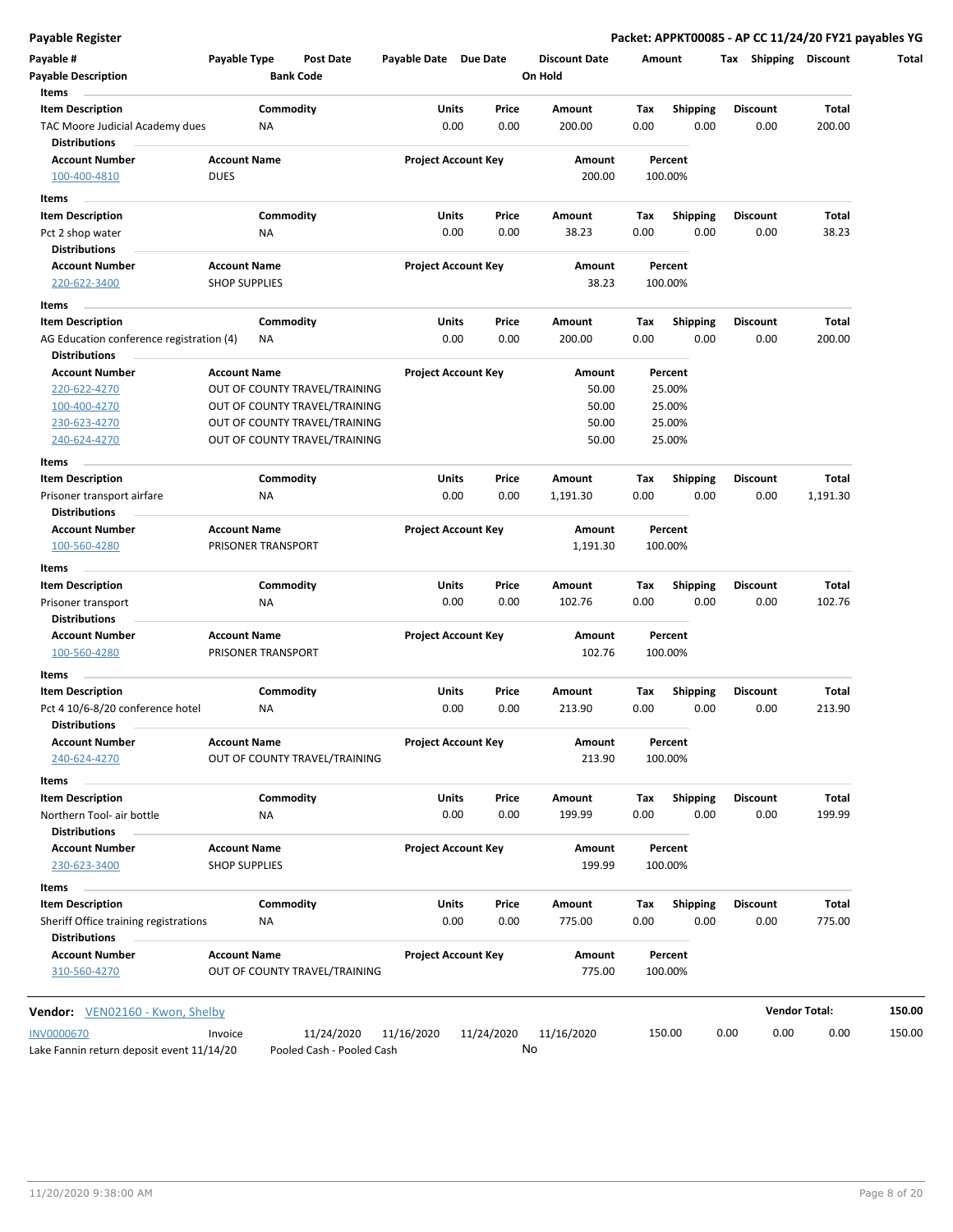| <b>Payable Register</b>                                                          |                                                |                                         |                       |                            |                                 |                    |                         | Packet: APPKT00085 - AP CC 11/24/20 FY21 payables YG |                      |          |
|----------------------------------------------------------------------------------|------------------------------------------------|-----------------------------------------|-----------------------|----------------------------|---------------------------------|--------------------|-------------------------|------------------------------------------------------|----------------------|----------|
| Payable #<br><b>Payable Description</b>                                          | Payable Type                                   | <b>Post Date</b><br><b>Bank Code</b>    | Payable Date Due Date |                            | <b>Discount Date</b><br>On Hold | Amount             |                         | Tax Shipping Discount                                |                      | Total    |
| Items<br><b>Item Description</b><br>Lake Fannin return deposit event 11/14/20 NA |                                                | Commodity                               | Units<br>0.00         | Price<br>0.00              | Amount<br>150.00                | Tax<br>0.00        | <b>Shipping</b><br>0.00 | <b>Discount</b><br>0.00                              | Total<br>150.00      |          |
| <b>Distributions</b>                                                             |                                                |                                         |                       |                            |                                 |                    |                         |                                                      |                      |          |
| <b>Account Number</b><br>850-520-1860                                            | <b>Account Name</b><br><b>DEPOSIT REFUND</b>   |                                         |                       | <b>Project Account Key</b> | Amount<br>150.00                | Percent<br>100.00% |                         |                                                      |                      |          |
| <b>Vendor: 00239 - L &amp; L A/C-ELECTRICAL</b>                                  |                                                |                                         |                       |                            |                                 |                    |                         |                                                      | <b>Vendor Total:</b> | 438.25   |
| 2154                                                                             | Invoice                                        | 11/24/2020                              | 11/3/2020             | 11/24/2020                 | 11/3/2020                       | 438.25             |                         | 0.00<br>0.00                                         | 0.00                 | 438.25   |
| S Jail - Heat service call                                                       |                                                | Pooled Cash - Pooled Cash               |                       |                            | No                              |                    |                         |                                                      |                      |          |
| Items<br><b>Item Description</b>                                                 |                                                | Commodity                               | Units                 | Price                      | Amount                          | Tax                | <b>Shipping</b>         | <b>Discount</b>                                      | Total                |          |
| S Jail - Heat service call<br><b>Distributions</b>                               | ΝA                                             |                                         | 0.00                  | 0.00                       | 438.25                          | 0.00               | 0.00                    | 0.00                                                 | 438.25               |          |
| <b>Account Number</b><br>100-565-4500                                            | <b>Account Name</b><br><b>R&amp;M BUILDING</b> |                                         |                       | <b>Project Account Key</b> | Amount<br>438.25                | Percent<br>100.00% |                         |                                                      |                      |          |
| Vendor: 00048 - LEONARD, CITY OF                                                 |                                                |                                         |                       |                            |                                 |                    |                         |                                                      | <b>Vendor Total:</b> | 450.00   |
| <b>INV0000745</b>                                                                | Invoice                                        | 11/24/2020                              | 11/18/2020            | 11/24/2020                 | 11/18/2020                      | 450.00             |                         | 0.00<br>0.00                                         | 0.00                 | 450.00   |
| Dec 2020 Tag office lease                                                        |                                                | Pooled Cash - Pooled Cash               |                       |                            | No                              |                    |                         |                                                      |                      |          |
| Items                                                                            |                                                |                                         |                       |                            |                                 |                    |                         |                                                      |                      |          |
| <b>Item Description</b>                                                          |                                                | Commodity                               | Units                 | Price                      | Amount                          | Tax                | <b>Shipping</b>         | <b>Discount</b>                                      | Total                |          |
| Dec 2020 Tag office lease<br><b>Distributions</b>                                | ΝA                                             |                                         | 0.00                  | 0.00                       | 100.00                          | 0.00               | 0.00                    | 0.00                                                 | 100.00               |          |
| <b>Account Number</b>                                                            | <b>Account Name</b>                            |                                         |                       | <b>Project Account Key</b> | Amount                          | Percent            |                         |                                                      |                      |          |
| 100-499-4600                                                                     | <b>LEONARD OFFICE RENT</b>                     |                                         |                       |                            | 100.00                          | 100.00%            |                         |                                                      |                      |          |
| Items                                                                            |                                                |                                         |                       |                            |                                 |                    |                         |                                                      |                      |          |
| <b>Item Description</b>                                                          |                                                | Commodity                               | Units                 | Price                      | Amount                          | Tax                | <b>Shipping</b>         | <b>Discount</b>                                      | <b>Total</b>         |          |
| Dec 2020 JP2 office lease                                                        | <b>NA</b>                                      |                                         | 0.00                  | 0.00                       | 350.00                          | 0.00               | 0.00                    | 0.00                                                 | 350.00               |          |
| <b>Distributions</b>                                                             |                                                |                                         |                       |                            |                                 |                    |                         |                                                      |                      |          |
| <b>Account Number</b><br>100-456-4600                                            | <b>Account Name</b><br><b>OFFICE RENTAL</b>    |                                         |                       | <b>Project Account Key</b> | Amount<br>350.00                | Percent<br>100.00% |                         |                                                      |                      |          |
| 00437 - MARLIN BUSINESS BANK<br>Vendor:                                          |                                                |                                         |                       |                            |                                 |                    |                         |                                                      | <b>Vendor Total:</b> | 3,516.75 |
| 18535440                                                                         | Invoice                                        | 11/24/2020                              | 11/9/2020             | 11/24/2020                 | 11/9/2020                       | 3,516.75           |                         | 0.00<br>0.00                                         | 0.00                 | 3,516.75 |
| Phone system                                                                     |                                                | Pooled Cash - Pooled Cash               |                       |                            | No                              |                    |                         |                                                      |                      |          |
| <b>Items</b>                                                                     |                                                |                                         |                       |                            |                                 |                    |                         |                                                      |                      |          |
| <b>Item Description</b><br>Phone system                                          | <b>NA</b>                                      | Commodity                               | Units<br>0.00         | Price<br>0.00              | Amount<br>3,516.75              | Tax<br>0.00        | <b>Shipping</b><br>0.00 | <b>Discount</b><br>0.00                              | Total<br>3,516.75    |          |
| <b>Distributions</b>                                                             |                                                |                                         |                       |                            |                                 |                    |                         |                                                      |                      |          |
| <b>Account Number</b><br>100-510-4200                                            | <b>Account Name</b><br><b>TELEPHONE</b>        |                                         |                       | <b>Project Account Key</b> | Amount<br>3,516.75              | Percent<br>100.00% |                         |                                                      |                      |          |
| Vendor: 00214 - MCCRAW II, BILLY MAYFIELD                                        |                                                |                                         |                       |                            |                                 |                    |                         |                                                      | <b>Vendor Total:</b> | 2,750.00 |
| <b>INV0000740</b><br>Dec 2020 lease 200 E 1st                                    | Invoice                                        | 11/24/2020<br>Pooled Cash - Pooled Cash | 11/18/2020            | 11/24/2020                 | 11/18/2020<br>No                | 2,750.00           |                         | 0.00<br>0.00                                         | 0.00                 | 2,750.00 |
|                                                                                  |                                                |                                         |                       |                            |                                 |                    |                         |                                                      |                      |          |
| Items<br><b>Item Description</b>                                                 |                                                | Commodity                               | Units                 | Price                      | Amount                          | Tax                | <b>Shipping</b>         | <b>Discount</b>                                      | Total                |          |
| Dec 2020 lease 200 E 1st - office<br><b>Distributions</b>                        | <b>NA</b>                                      |                                         | 0.00                  | 0.00                       | 2,000.00                        | 0.00               | 0.00                    | 0.00                                                 | 2,000.00             |          |
| <b>Account Number</b><br>100-518-4700                                            | <b>Account Name</b><br>OFFICE SPACE LEASE      |                                         |                       | <b>Project Account Key</b> | Amount<br>2,000.00              | Percent<br>100.00% |                         |                                                      |                      |          |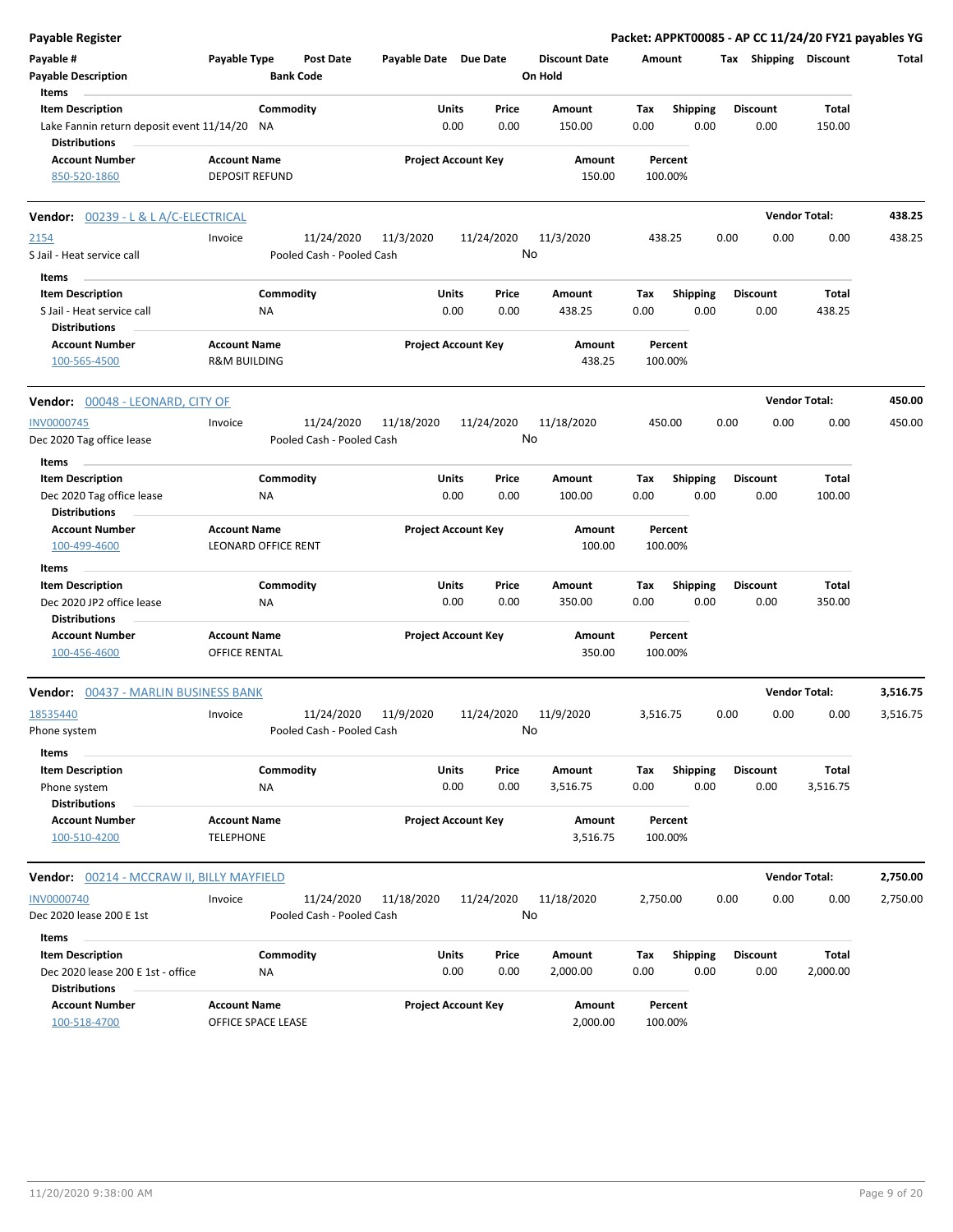| <b>Payable Register</b>                                      |                                     |                                         |                       |                            |                                 |          |                   |      |                 | Packet: APPKT00085 - AP CC 11/24/20 FY21 payables YG |          |
|--------------------------------------------------------------|-------------------------------------|-----------------------------------------|-----------------------|----------------------------|---------------------------------|----------|-------------------|------|-----------------|------------------------------------------------------|----------|
| Payable #<br><b>Payable Description</b>                      | Payable Type                        | Post Date<br><b>Bank Code</b>           | Payable Date Due Date |                            | <b>Discount Date</b><br>On Hold | Amount   |                   |      |                 | Tax Shipping Discount                                | Total    |
| Items                                                        |                                     |                                         |                       |                            |                                 |          |                   |      |                 |                                                      |          |
| <b>Item Description</b>                                      | Commodity                           |                                         | Units                 | Price                      | Amount                          | Tax      | <b>Shipping</b>   |      | <b>Discount</b> | Total                                                |          |
| Dec 2020 lease 200 E 1st - warehouse<br><b>Distributions</b> | ΝA                                  |                                         | 0.00                  | 0.00                       | 750.00                          | 0.00     | 0.00              |      | 0.00            | 750.00                                               |          |
| <b>Account Number</b>                                        | <b>Account Name</b>                 |                                         |                       | <b>Project Account Key</b> | Amount                          |          | Percent           |      |                 |                                                      |          |
| 100-518-4700                                                 | OFFICE SPACE LEASE                  |                                         |                       |                            | 750.00                          |          | 100.00%           |      |                 |                                                      |          |
| <b>Vendor:</b> 00337 - MIEARS, STEVEN R.                     |                                     |                                         |                       |                            |                                 |          |                   |      |                 | <b>Vendor Total:</b>                                 | 1,275.00 |
| <b>INV0000668</b>                                            | Invoice                             | 11/24/2020                              | 10/16/2020            | 11/24/2020                 | 10/16/2020                      | 1,275.00 |                   | 0.00 | 0.00            | 0.00                                                 | 1,275.00 |
| FA-20-44571 Papachristou Dst Ct                              |                                     | Pooled Cash - Pooled Cash               |                       |                            | No                              |          |                   |      |                 |                                                      |          |
| Items                                                        |                                     |                                         |                       |                            |                                 |          |                   |      |                 |                                                      |          |
| <b>Item Description</b>                                      | Commodity                           |                                         | Units                 | Price                      | Amount                          | Tax      | Shipping          |      | <b>Discount</b> | Total                                                |          |
| FA-20-44571 Papachristou Dst Ct<br><b>Distributions</b>      | ΝA                                  |                                         | 0.00                  | 0.00                       | 1,275.00                        | 0.00     | 0.00              |      | 0.00            | 1,275.00                                             |          |
| <b>Account Number</b>                                        | <b>Account Name</b>                 |                                         |                       | <b>Project Account Key</b> | Amount                          |          | Percent           |      |                 |                                                      |          |
| 100-435-4360                                                 | <b>ATTORNEY FEES- CPS CASES</b>     |                                         |                       |                            | 1,275.00                        |          | 100.00%           |      |                 |                                                      |          |
| Vendor: 00436 - OLD SCHOOL ENTERPRISES TWO LLC               |                                     |                                         |                       |                            |                                 |          |                   |      |                 | <b>Vendor Total:</b>                                 | 1,100.00 |
| <b>INV0000736</b>                                            | Invoice                             | 11/24/2020                              | 11/18/2020            | 11/24/2020                 | 11/18/2020                      | 1,100.00 |                   | 0.00 | 0.00            | 0.00                                                 | 1,100.00 |
| Dec 2020 lease 108 E Sam Rayburn                             |                                     | Pooled Cash - Pooled Cash               |                       |                            | No                              |          |                   |      |                 |                                                      |          |
| Items<br><b>Item Description</b>                             | Commodity                           |                                         | Units                 | Price                      | Amount                          | Tax      | <b>Shipping</b>   |      | <b>Discount</b> | Total                                                |          |
| Dec 2020 lease 108 E Sam Rayburn<br><b>Distributions</b>     | <b>NA</b>                           |                                         | 0.00                  | 0.00                       | 1,100.00                        | 0.00     | 0.00              |      | 0.00            | 1,100.00                                             |          |
| <b>Account Number</b>                                        | <b>Account Name</b>                 |                                         |                       | <b>Project Account Key</b> | Amount                          |          | Percent           |      |                 |                                                      |          |
| 100-518-4700                                                 | OFFICE SPACE LEASE                  |                                         |                       |                            | 1,100.00                        |          | 100.00%           |      |                 |                                                      |          |
| Vendor: 00267 - PARIS CHEVROLET                              |                                     |                                         |                       |                            |                                 |          |                   |      |                 | <b>Vendor Total:</b>                                 | 4,997.80 |
| 6034086<br>Pct 3 2008 Chev #319 repair                       | Invoice                             | 11/24/2020<br>Pooled Cash - Pooled Cash | 10/30/2020            | 10/30/2020                 | 10/30/2020<br>No                | 4,997.80 |                   | 0.00 | 0.00            | 0.00                                                 | 4,997.80 |
| Items<br><b>Item Description</b>                             | Commodity                           |                                         | Units                 | Price                      | <b>Amount</b>                   | Tax      | <b>Shipping</b>   |      | <b>Discount</b> | Total                                                |          |
| Pct 3 2008 Chev #319 repair<br><b>Distributions</b>          | ΝA                                  |                                         | 0.00                  | 0.00                       | 4,997.80                        | 0.00     | 0.00              |      | 0.00            | 4,997.80                                             |          |
| <b>Account Number</b>                                        | <b>Account Name</b>                 |                                         |                       | <b>Project Account Key</b> | Amount                          |          | Percent           |      |                 |                                                      |          |
| 230-623-4580                                                 | <b>R&amp;M MACHINERY PARTS</b>      |                                         |                       |                            | 4,997.80                        |          | 100.00%           |      |                 |                                                      |          |
| Vendor: 00006 - PARKER TIRE                                  |                                     |                                         |                       |                            |                                 |          |                   |      |                 | <b>Vendor Total:</b>                                 | 100.00   |
| 12669                                                        | Invoice                             | 11/24/2020                              | 11/17/2020            | 11/24/2020                 | 11/17/2020                      |          | 100.00            | 0.00 | 0.00            | 0.00                                                 | 100.00   |
| Pct 4 used tire                                              |                                     | Pooled Cash - Pooled Cash               |                       |                            | No                              |          |                   |      |                 |                                                      |          |
| Items<br><b>Item Description</b>                             | Commodity                           |                                         | Units                 | Price                      | Amount                          | Tax      | Shipping          |      | <b>Discount</b> | Total                                                |          |
| Pct 4 used tire                                              | <b>NA</b>                           |                                         | 0.00                  | 0.00                       | 100.00                          | 0.00     | 0.00              |      | 0.00            | 100.00                                               |          |
| <b>Distributions</b>                                         |                                     |                                         |                       |                            |                                 |          |                   |      |                 |                                                      |          |
| <b>Account Number</b>                                        | <b>Account Name</b>                 |                                         |                       | <b>Project Account Key</b> | Amount                          |          | Percent           |      |                 |                                                      |          |
| 240-624-4590                                                 | R&M MACH. TIRES & TUBES             |                                         |                       |                            | 100.00                          |          | 100.00%           |      |                 |                                                      |          |
| <b>Vendor: 00469 - PAT'S PUMP SERVICE</b>                    |                                     |                                         |                       |                            |                                 |          |                   |      |                 | <b>Vendor Total:</b>                                 | 885.00   |
| 1999<br>Porta-potty service                                  | Invoice                             | 11/24/2020<br>Pooled Cash - Pooled Cash | 11/13/2020            | 11/24/2020                 | 11/13/2020<br>No                |          | 885.00            | 0.00 | 0.00            | 0.00                                                 | 885.00   |
| Items                                                        |                                     |                                         |                       |                            |                                 |          |                   |      |                 |                                                      |          |
| <b>Item Description</b>                                      | Commodity                           |                                         | Units                 | Price                      | Amount                          | Tax      | <b>Shipping</b>   |      | <b>Discount</b> | Total                                                |          |
| Porta-potty service                                          | NA                                  |                                         | 0.00                  | 0.00                       | 885.00                          | 0.00     | 0.00              |      | 0.00            | 885.00                                               |          |
| <b>Distributions</b>                                         |                                     |                                         |                       |                            |                                 |          |                   |      |                 |                                                      |          |
| <b>Account Number</b><br>680-668-1650                        | <b>Account Name</b><br>CONSTRUCTION |                                         |                       | <b>Project Account Key</b> | Amount<br>740.00                |          | Percent<br>83.62% |      |                 |                                                      |          |
| 413-413-3970                                                 | SANITIZING SUPPLIES                 |                                         |                       |                            | 145.00                          |          | 16.38%            |      |                 |                                                      |          |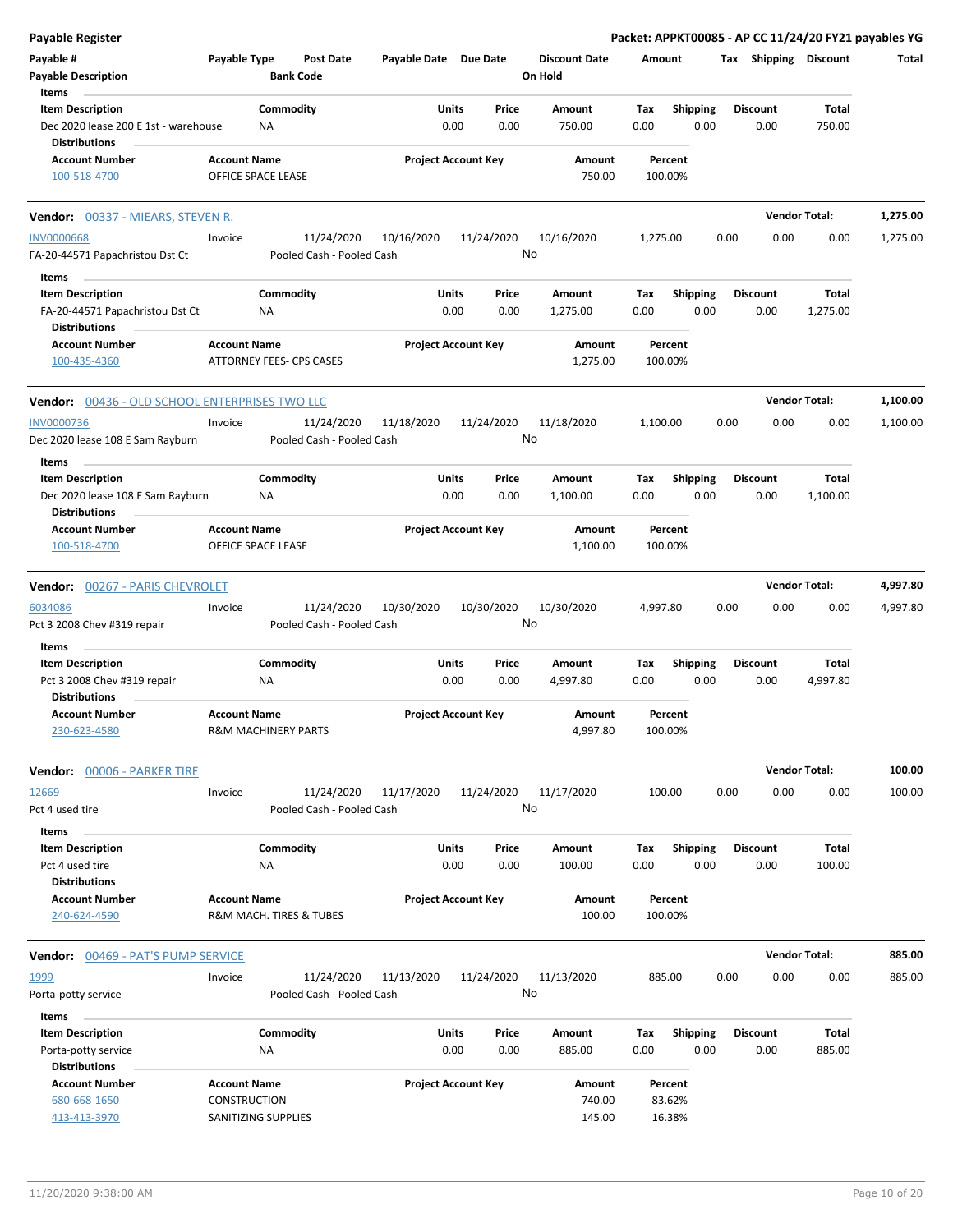| <b>Payable Register</b>                                                           |                                                 |                                         |                       |                            |               |                                 |                    |                         |      |                         |                      | Packet: APPKT00085 - AP CC 11/24/20 FY21 payables YG |
|-----------------------------------------------------------------------------------|-------------------------------------------------|-----------------------------------------|-----------------------|----------------------------|---------------|---------------------------------|--------------------|-------------------------|------|-------------------------|----------------------|------------------------------------------------------|
| Payable #<br><b>Payable Description</b>                                           | Payable Type                                    | <b>Post Date</b><br><b>Bank Code</b>    | Payable Date Due Date |                            |               | <b>Discount Date</b><br>On Hold | Amount             |                         |      | Tax Shipping Discount   |                      | Total                                                |
| <b>Vendor:</b> 00589 - PERKINS, J. DANIEL                                         |                                                 |                                         |                       |                            |               |                                 |                    |                         |      |                         | <b>Vendor Total:</b> | 198.00                                               |
| <b>INV0000684</b><br>FA-20-44631 LK Dst Ct                                        | Invoice                                         | 11/24/2020<br>Pooled Cash - Pooled Cash | 11/5/2020             | 11/24/2020                 | No            | 11/5/2020                       | 198.00             |                         | 0.00 | 0.00                    | 0.00                 | 198.00                                               |
| Items<br><b>Item Description</b><br>FA-20-44631 LK Dst Ct<br><b>Distributions</b> | Commodity<br>ΝA                                 |                                         |                       | Units<br>0.00              | Price<br>0.00 | Amount<br>198.00                | Tax<br>0.00        | <b>Shipping</b><br>0.00 |      | <b>Discount</b><br>0.00 | Total<br>198.00      |                                                      |
| <b>Account Number</b><br>100-435-4360                                             | <b>Account Name</b><br>ATTORNEY FEES- CPS CASES |                                         |                       | <b>Project Account Key</b> |               | Amount<br>198.00                | Percent<br>100.00% |                         |      |                         |                      |                                                      |
| <b>Vendor:</b> 00831 - PRICE PROCTOR & ASSOC LLP                                  |                                                 |                                         |                       |                            |               |                                 |                    |                         |      |                         | <b>Vendor Total:</b> | 750.00                                               |
| 5407<br>CR-20-27764 Henry evaluation<br>Items                                     | Invoice                                         | 11/24/2020<br>Pooled Cash - Pooled Cash | 11/17/2020            | 11/24/2020                 | No            | 11/17/2020                      | 750.00             |                         | 0.00 | 0.00                    | 0.00                 | 750.00                                               |
| <b>Item Description</b><br>CR-20-27764 Henry evaluation<br><b>Distributions</b>   | Commodity<br>ΝA                                 |                                         |                       | Units<br>0.00              | Price<br>0.00 | Amount<br>750.00                | Tax<br>0.00        | <b>Shipping</b><br>0.00 |      | <b>Discount</b><br>0.00 | Total<br>750.00      |                                                      |
| <b>Account Number</b><br>100-435-4420                                             | <b>Account Name</b><br>OTHER PROFESSIONAL SERV. |                                         |                       | <b>Project Account Key</b> |               | Amount<br>750.00                | Percent<br>100.00% |                         |      |                         |                      |                                                      |
| <b>Vendor:</b> 00317 - RELIANCE FASTENERS OF DENISON                              |                                                 |                                         |                       |                            |               |                                 |                    |                         |      |                         | <b>Vendor Total:</b> | 80.81                                                |
| 131669<br>Pct 2 washers/nuts/capscrews<br>Items                                   | Invoice                                         | 11/24/2020<br>Pooled Cash - Pooled Cash | 11/10/2020            | 11/24/2020                 | No            | 11/10/2020                      | 80.81              |                         | 0.00 | 0.00                    | 0.00                 | 80.81                                                |
| <b>Item Description</b><br>Pct 2 washers/nuts/capscrews<br><b>Distributions</b>   | Commodity<br>ΝA                                 |                                         |                       | Units<br>0.00              | Price<br>0.00 | Amount<br>80.81                 | Tax<br>0.00        | <b>Shipping</b><br>0.00 |      | <b>Discount</b><br>0.00 | Total<br>80.81       |                                                      |
| <b>Account Number</b><br>220-622-3400                                             | <b>Account Name</b><br><b>SHOP SUPPLIES</b>     |                                         |                       | <b>Project Account Key</b> |               | Amount<br>80.81                 | Percent<br>100.00% |                         |      |                         |                      |                                                      |
| <b>Vendor:</b> 00289 - RELIANT                                                    |                                                 |                                         |                       |                            |               |                                 |                    |                         |      |                         | <b>Vendor Total:</b> | 3,382.99                                             |
| 112 012 176 900 9<br>#2 533 974-8 Pct 1 electric                                  | Invoice                                         | 11/24/2020<br>Pooled Cash - Pooled Cash | 11/16/2020            | 11/24/2020                 | No            | 11/16/2020                      | 75.00              |                         | 0.00 | 0.00                    | 0.00                 | 75.00                                                |
| Items<br><b>Item Description</b>                                                  | Commodity                                       |                                         |                       | Units                      | Price         | Amount                          | Tax                | Shipping Discount       |      |                         | Total                |                                                      |
| #2 533 974-8 Pct 1 electric<br><b>Distributions</b>                               | NA                                              |                                         |                       | 0.00                       | 0.00          | 75.00                           | 0.00               | 0.00                    |      | 0.00                    | 75.00                |                                                      |
| <b>Account Number</b><br>210-621-4400                                             | <b>Account Name</b><br>UTILITY ELECTRICITY      |                                         |                       | <b>Project Account Key</b> |               | Amount<br>75.00                 | Percent<br>100.00% |                         |      |                         |                      |                                                      |
| 112 012 177 044 5<br>#2 533 978-9 S Annex electric                                | Invoice                                         | 11/24/2020<br>Pooled Cash - Pooled Cash | 11/16/2020            | 11/24/2020                 | No            | 11/16/2020                      | 389.13             |                         | 0.00 | 0.00                    | 0.00                 | 389.13                                               |
| Items                                                                             |                                                 |                                         |                       |                            |               |                                 |                    |                         |      |                         |                      |                                                      |
| <b>Item Description</b><br>#2 533 978-9 S Annex electric<br><b>Distributions</b>  | Commodity<br><b>NA</b>                          |                                         |                       | Units<br>0.00              | Price<br>0.00 | Amount<br>389.13                | Tax<br>0.00        | Shipping<br>0.00        |      | <b>Discount</b><br>0.00 | Total<br>389.13      |                                                      |
| <b>Account Number</b>                                                             | <b>Account Name</b>                             |                                         |                       | <b>Project Account Key</b> |               | Amount                          | Percent            |                         |      |                         |                      |                                                      |
| 100-513-4400                                                                      | UTILITIES ELECTRICITY                           |                                         |                       |                            |               | 389.13                          | 100.00%            |                         |      |                         |                      |                                                      |
| 112 012 190 662 7<br>#2 533 980-5 Courthouse electric                             | Invoice                                         | 11/24/2020<br>Pooled Cash - Pooled Cash | 11/19/2020            | 11/24/2020                 | No            | 11/19/2020                      | 162.15             |                         | 0.00 | 0.00                    | 0.00                 | 162.15                                               |
| Items<br><b>Item Description</b>                                                  | Commodity                                       |                                         |                       | <b>Units</b>               | Price         | Amount                          | Tax                | <b>Shipping</b>         |      | <b>Discount</b>         | Total                |                                                      |
| #2 533 980-5 Courthouse electric<br><b>Distributions</b>                          | NA                                              |                                         |                       | 0.00                       | 0.00          | 162.15                          | 0.00               | 0.00                    |      | 0.00                    | 162.15               |                                                      |
| <b>Account Number</b><br>100-510-4400                                             | <b>Account Name</b><br>UTILITIES ELECTRICITY    |                                         |                       | <b>Project Account Key</b> |               | Amount<br>162.15                | Percent<br>100.00% |                         |      |                         |                      |                                                      |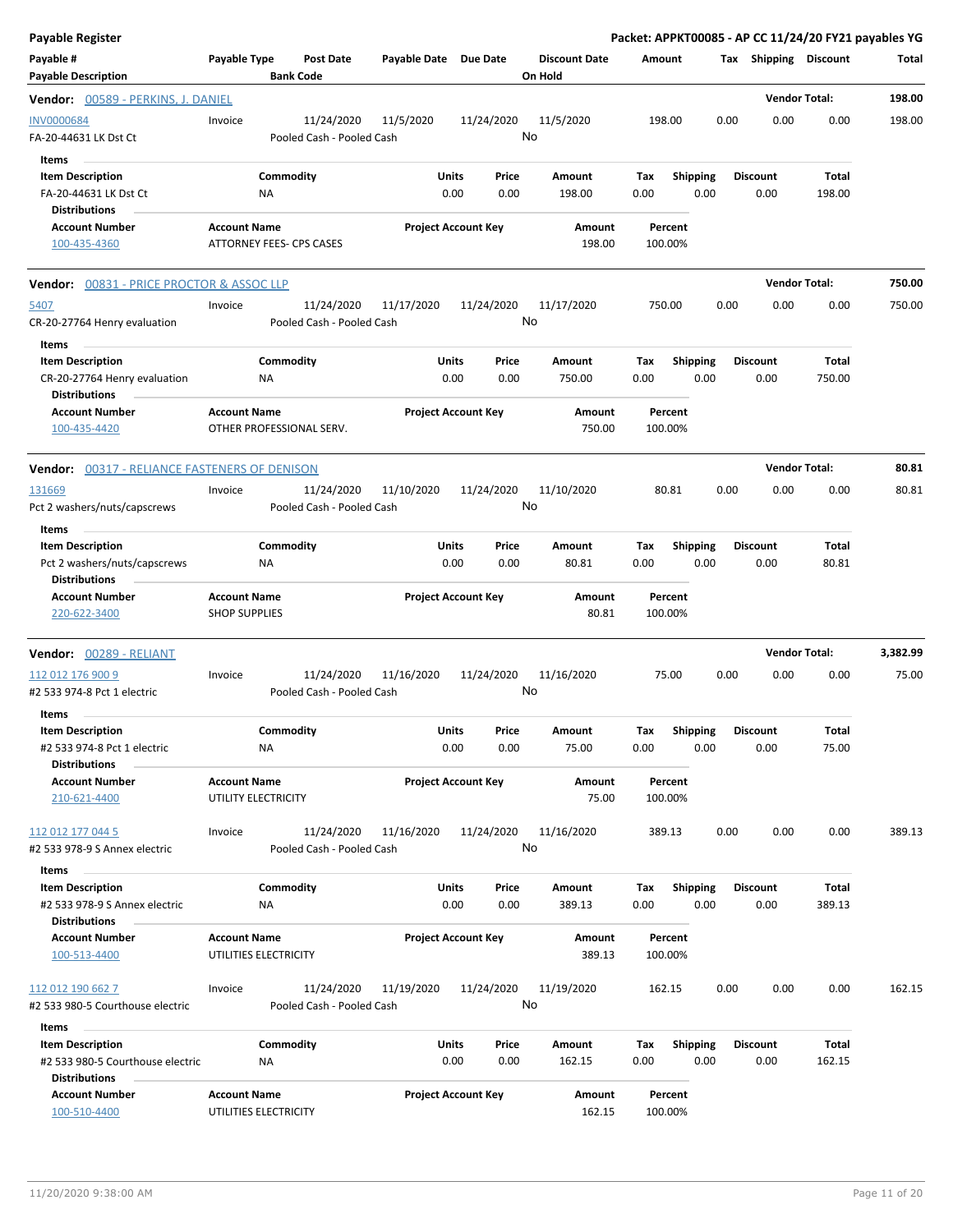| Payable Register                                   |                                            |                                         |                       |                            |                      |                    |                 |      |                       |        | Packet: APPKT00085 - AP CC 11/24/20 FY21 payables YG |
|----------------------------------------------------|--------------------------------------------|-----------------------------------------|-----------------------|----------------------------|----------------------|--------------------|-----------------|------|-----------------------|--------|------------------------------------------------------|
| Payable #                                          | Payable Type                               | <b>Post Date</b>                        | Payable Date Due Date |                            | <b>Discount Date</b> | Amount             |                 |      | Tax Shipping Discount |        | Total                                                |
| <b>Payable Description</b>                         |                                            | <b>Bank Code</b>                        |                       |                            | On Hold              |                    |                 |      |                       |        |                                                      |
| 112 012 190 664 3<br>#2 533 982-1 Co Bldg electric | Invoice                                    | 11/24/2020<br>Pooled Cash - Pooled Cash | 11/19/2020            | 11/24/2020                 | 11/19/2020<br>No     | 341.93             |                 | 0.00 | 0.00                  | 0.00   | 341.93                                               |
| <b>Items</b>                                       |                                            |                                         |                       |                            |                      |                    |                 |      |                       |        |                                                      |
| <b>Item Description</b>                            |                                            | Commodity                               | Units                 | Price                      | Amount               | Tax                | <b>Shipping</b> |      | <b>Discount</b>       | Total  |                                                      |
| #2 533 982-1 Co Bldg electric                      |                                            | ΝA                                      |                       | 0.00<br>0.00               | 341.93               | 0.00               | 0.00            |      | 0.00                  | 341.93 |                                                      |
| <b>Distributions</b>                               |                                            |                                         |                       |                            |                      |                    |                 |      |                       |        |                                                      |
| <b>Account Number</b>                              | <b>Account Name</b>                        |                                         |                       | <b>Project Account Key</b> | Amount               |                    | Percent         |      |                       |        |                                                      |
| 100-511-4400                                       |                                            | UTILITIES ELECTRICITY                   |                       |                            | 341.93               | 100.00%            |                 |      |                       |        |                                                      |
| 112 12 190 663 5                                   | Invoice                                    | 11/24/2020                              | 11/19/2020            | 11/24/2020                 | 11/19/2020           | 507.32             |                 | 0.00 | 0.00                  | 0.00   | 507.32                                               |
| #2 533 981-3 TDHS electric                         |                                            | Pooled Cash - Pooled Cash               |                       |                            | No                   |                    |                 |      |                       |        |                                                      |
| Items                                              |                                            |                                         |                       |                            |                      |                    |                 |      |                       |        |                                                      |
| <b>Item Description</b>                            |                                            | Commodity                               |                       | Units<br>Price             | Amount               | Tax                | <b>Shipping</b> |      | <b>Discount</b>       | Total  |                                                      |
| #2 533 981-3 TDHS electric<br><b>Distributions</b> |                                            | NA                                      |                       | 0.00<br>0.00               | 507.32               | 0.00               | 0.00            |      | 0.00                  | 507.32 |                                                      |
| <b>Account Number</b>                              | <b>Account Name</b>                        |                                         |                       | <b>Project Account Key</b> | <b>Amount</b>        | Percent            |                 |      |                       |        |                                                      |
| 100-640-4400                                       |                                            | UTILITIES ELECTRICITY                   |                       |                            | 507.32               | 100.00%            |                 |      |                       |        |                                                      |
| 114 008 259 208 3                                  | Invoice                                    | 11/24/2020                              | 11/16/2020            | 11/24/2020                 | 11/16/2020           | 34.97              |                 | 0.00 | 0.00                  | 0.00   | 34.97                                                |
| #2 591 591-9 Pct 2 gd light                        |                                            | Pooled Cash - Pooled Cash               |                       |                            | No                   |                    |                 |      |                       |        |                                                      |
| Items                                              |                                            |                                         |                       |                            |                      |                    |                 |      |                       |        |                                                      |
| <b>Item Description</b>                            |                                            | Commodity                               |                       | Units<br>Price             | Amount               | Tax                | <b>Shipping</b> |      | <b>Discount</b>       | Total  |                                                      |
| #2 591 591-9 Pct 2 gd light                        |                                            | ΝA                                      |                       | 0.00<br>0.00               | 34.97                | 0.00               | 0.00            |      | 0.00                  | 34.97  |                                                      |
| <b>Distributions</b>                               |                                            |                                         |                       |                            |                      |                    |                 |      |                       |        |                                                      |
| <b>Account Number</b>                              | <b>Account Name</b>                        |                                         |                       | <b>Project Account Key</b> | Amount               | Percent            |                 |      |                       |        |                                                      |
| 220-622-4400                                       | UTILITY ELECTRICITY                        |                                         |                       |                            | 34.97                | 100.00%            |                 |      |                       |        |                                                      |
| 114 008 259 209 1                                  | Invoice                                    | 11/24/2020                              | 11/16/2020            | 11/24/2020                 | 11/16/2020           | 13.91              |                 | 0.00 | 0.00                  | 0.00   | 13.91                                                |
| #2 591 592-7 Pct 2 gd light                        |                                            | Pooled Cash - Pooled Cash               |                       |                            | No                   |                    |                 |      |                       |        |                                                      |
| Items                                              |                                            |                                         |                       |                            |                      |                    |                 |      |                       |        |                                                      |
| <b>Item Description</b>                            |                                            | Commodity                               | Units                 | Price                      | Amount               | Tax                | Shipping        |      | <b>Discount</b>       | Total  |                                                      |
| #2 591 592-7 Pct 2 gd light                        |                                            | ΝA                                      |                       | 0.00<br>0.00               | 13.91                | 0.00               | 0.00            |      | 0.00                  | 13.91  |                                                      |
| <b>Distributions</b>                               |                                            |                                         |                       |                            |                      |                    |                 |      |                       |        |                                                      |
| <b>Account Number</b><br>220-622-4400              | <b>Account Name</b><br>UTILITY ELECTRICITY |                                         |                       | <b>Project Account Key</b> | Amount<br>13.91      | Percent<br>100.00% |                 |      |                       |        |                                                      |
| 116 007 863 485 5                                  | Invoice                                    | 11/24/2020                              | 11/16/2020            | 11/24/2020                 | 11/16/2020           | 434.64             |                 | 0.00 | 0.00                  | 0.00   | 434.64                                               |
| #6 716 696-7 Co-Op electric                        |                                            | Pooled Cash - Pooled Cash               |                       |                            | No                   |                    |                 |      |                       |        |                                                      |
| Items                                              |                                            |                                         |                       |                            |                      |                    |                 |      |                       |        |                                                      |
| <b>Item Description</b>                            |                                            | Commodity                               |                       | Units<br>Price             | Amount               | Tax                | Shipping        |      | Discount              | Total  |                                                      |
| #6 716 696-7 Co-Op electric                        |                                            | <b>NA</b>                               |                       | 0.00<br>0.00               | 434.64               | 0.00               | 0.00            |      | 0.00                  | 434.64 |                                                      |
| <b>Distributions</b><br><b>Account Number</b>      | <b>Account Name</b>                        |                                         |                       | <b>Project Account Key</b> | Amount               |                    | Percent         |      |                       |        |                                                      |
| 100-512-4400                                       |                                            | UTILITIES ELECTRICITY                   |                       |                            | 434.64               | 100.00%            |                 |      |                       |        |                                                      |
| 116 007 874 197 3                                  | Invoice                                    | 11/24/2020                              | 11/19/2020            | 11/24/2020                 | 11/19/2020           | 170.22             |                 | 0.00 | 0.00                  | 0.00   | 170.22                                               |
| #7 358 371-8 Pct 4 electric                        |                                            | Pooled Cash - Pooled Cash               |                       |                            | No                   |                    |                 |      |                       |        |                                                      |
| Items                                              |                                            |                                         |                       |                            |                      |                    |                 |      |                       |        |                                                      |
| <b>Item Description</b>                            |                                            | Commodity                               |                       | Units<br>Price             | Amount               | Tax                | <b>Shipping</b> |      | <b>Discount</b>       | Total  |                                                      |
| #7 358 371-8 Pct 4 electric                        |                                            | ΝA                                      |                       | 0.00<br>0.00               | 170.22               | 0.00               | 0.00            |      | 0.00                  | 170.22 |                                                      |
| <b>Distributions</b>                               |                                            |                                         |                       |                            |                      |                    |                 |      |                       |        |                                                      |
| <b>Account Number</b>                              | <b>Account Name</b>                        |                                         |                       | <b>Project Account Key</b> | Amount               |                    | Percent         |      |                       |        |                                                      |
| 240-624-4400                                       | UTILITY ELECTRICITY                        |                                         |                       |                            | 170.22               | 100.00%            |                 |      |                       |        |                                                      |
| 119 007 610 806 5                                  | Invoice                                    | 11/24/2020                              | 11/19/2020            | 11/24/2020                 | 11/19/2020           | 363.52             |                 | 0.00 | 0.00                  | 0.00   | 363.52                                               |
| #9 599 777-1 Agrilife electric                     |                                            | Pooled Cash - Pooled Cash               |                       |                            | No                   |                    |                 |      |                       |        |                                                      |
|                                                    |                                            |                                         |                       |                            |                      |                    |                 |      |                       |        |                                                      |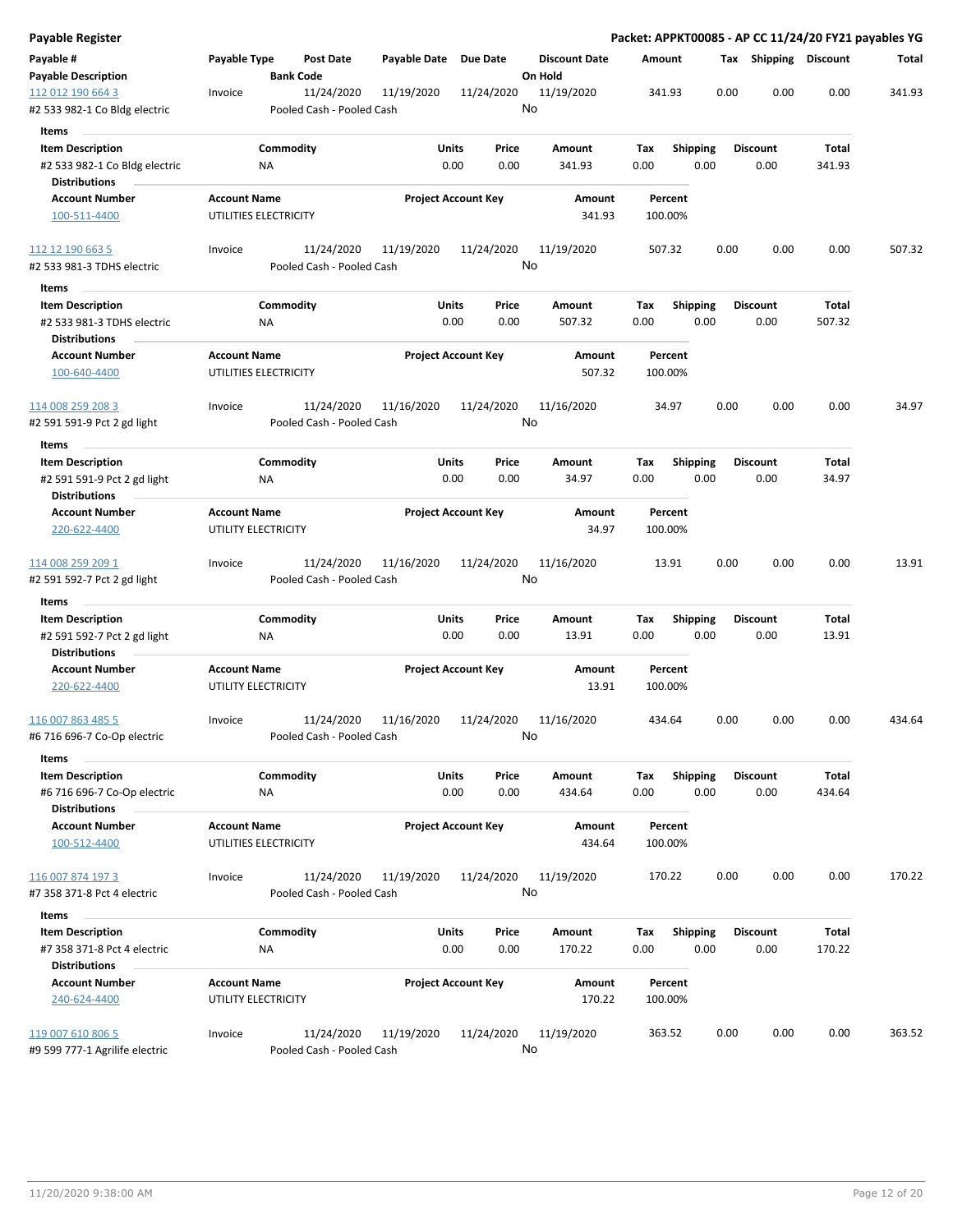| <b>Payable Register</b>                                                               |                                              |                        |                                         |                            |               |               |                                 |                    |                         |      |                         | Packet: APPKT00085 - AP CC 11/24/20 FY21 payables YG |        |
|---------------------------------------------------------------------------------------|----------------------------------------------|------------------------|-----------------------------------------|----------------------------|---------------|---------------|---------------------------------|--------------------|-------------------------|------|-------------------------|------------------------------------------------------|--------|
| Payable #<br><b>Payable Description</b>                                               | Payable Type                                 |                        | <b>Post Date</b><br><b>Bank Code</b>    | Payable Date Due Date      |               |               | <b>Discount Date</b><br>On Hold | Amount             |                         |      | Tax Shipping Discount   |                                                      | Total  |
| Items                                                                                 |                                              |                        |                                         |                            |               |               |                                 |                    |                         |      |                         |                                                      |        |
| <b>Item Description</b><br>#9 599 777-1 Agrilife electric                             |                                              | Commodity<br><b>NA</b> |                                         |                            | Units<br>0.00 | Price<br>0.00 | Amount<br>363.52                | Tax<br>0.00        | <b>Shipping</b><br>0.00 |      | <b>Discount</b><br>0.00 | Total<br>363.52                                      |        |
| <b>Distributions</b>                                                                  |                                              |                        |                                         |                            |               |               |                                 |                    |                         |      |                         |                                                      |        |
| <b>Account Number</b><br>100-516-4400                                                 | <b>Account Name</b><br>UTILITIES ELECTRICITY |                        |                                         | <b>Project Account Key</b> |               |               | Amount<br>363.52                | Percent<br>100.00% |                         |      |                         |                                                      |        |
| 302 002 177 292 9                                                                     | Invoice                                      |                        | 11/24/2020                              | 11/17/2020                 | 11/24/2020    |               | 11/17/2020                      | 70.21              |                         | 0.00 | 0.00                    | 0.00                                                 | 70.21  |
| #12 434 985-3 1369 Hwy 56 electric                                                    |                                              |                        | Pooled Cash - Pooled Cash               |                            |               |               | No                              |                    |                         |      |                         |                                                      |        |
| Items                                                                                 |                                              |                        |                                         |                            |               |               |                                 |                    |                         |      |                         |                                                      |        |
| <b>Item Description</b><br>#12 434 985-3 1369 Hwy 56 electric<br><b>Distributions</b> |                                              | Commodity<br><b>NA</b> |                                         |                            | Units<br>0.00 | Price<br>0.00 | Amount<br>70.21                 | Tax<br>0.00        | <b>Shipping</b><br>0.00 |      | <b>Discount</b><br>0.00 | Total<br>70.21                                       |        |
| <b>Account Number</b>                                                                 | <b>Account Name</b>                          |                        |                                         | <b>Project Account Key</b> |               |               | Amount                          | Percent            |                         |      |                         |                                                      |        |
| 240-624-4400                                                                          | UTILITY ELECTRICITY                          |                        |                                         |                            |               |               | 70.21                           | 100.00%            |                         |      |                         |                                                      |        |
| 302 002 177 391 1                                                                     | Invoice                                      |                        | 11/24/2020                              | 11/17/2020                 | 11/24/2020    |               | 11/17/2020                      | 21.44              |                         | 0.00 | 0.00                    | 0.00                                                 | 21.44  |
| #12 434 984-6 Rec Rd 3/FM 273 electric                                                |                                              |                        | Pooled Cash - Pooled Cash               |                            |               |               | No                              |                    |                         |      |                         |                                                      |        |
| Items                                                                                 |                                              |                        |                                         |                            |               |               |                                 |                    |                         |      |                         |                                                      |        |
| <b>Item Description</b>                                                               |                                              | Commodity              |                                         |                            | Units         | Price         | Amount                          | Tax                | <b>Shipping</b>         |      | <b>Discount</b>         | Total                                                |        |
| #12 434 984-6 Rec Rd 3/FM 273 electric<br><b>Distributions</b>                        |                                              | <b>NA</b>              |                                         |                            | 0.00          | 0.00          | 21.44                           | 0.00               | 0.00                    |      | 0.00                    | 21.44                                                |        |
| <b>Account Number</b>                                                                 | <b>Account Name</b>                          |                        |                                         | <b>Project Account Key</b> |               |               | Amount                          | Percent            |                         |      |                         |                                                      |        |
| 240-624-4400                                                                          | UTILITY ELECTRICITY                          |                        |                                         |                            |               |               | 21.44                           | 100.00%            |                         |      |                         |                                                      |        |
| 303 002 040 906 0<br>#12 832 845-7 200 E 1st electric                                 | Invoice                                      |                        | 11/24/2020<br>Pooled Cash - Pooled Cash | 11/16/2020                 | 11/24/2020    |               | 11/16/2020<br>No                | 341.78             |                         | 0.00 | 0.00                    | 0.00                                                 | 341.78 |
|                                                                                       |                                              |                        |                                         |                            |               |               |                                 |                    |                         |      |                         |                                                      |        |
| Items<br><b>Item Description</b>                                                      |                                              | Commodity              |                                         |                            | Units         | Price         | Amount                          | Tax                | <b>Shipping</b>         |      | <b>Discount</b>         | Total                                                |        |
| #12 832 845-7 200 E 1st electric<br><b>Distributions</b>                              |                                              | <b>NA</b>              |                                         |                            | 0.00          | 0.00          | 341.78                          | 0.00               | 0.00                    |      | 0.00                    | 341.78                                               |        |
| <b>Account Number</b>                                                                 | <b>Account Name</b>                          |                        |                                         | <b>Project Account Key</b> |               |               | Amount                          | Percent            |                         |      |                         |                                                      |        |
| 100-518-4400                                                                          | UTILITIES ELECTRICITY                        |                        |                                         |                            |               |               | 341.78                          | 100.00%            |                         |      |                         |                                                      |        |
| 304 000 803 243 8<br>#2 533 972-2 Pct 2 electric                                      | Invoice                                      |                        | 11/24/2020<br>Pooled Cash - Pooled Cash | 11/13/2020                 | 11/24/2020    |               | 11/13/2020<br>No                | 108.90             |                         | 0.00 | 0.00                    | 0.00                                                 | 108.90 |
| Items                                                                                 |                                              |                        |                                         |                            |               |               |                                 |                    |                         |      |                         |                                                      |        |
| <b>Item Description</b>                                                               |                                              | Commodity              |                                         |                            | Units         | Price         | Amount                          | Tax                | Shipping                |      | <b>Discount</b>         | Total                                                |        |
| #2 533 972-2 Pct 2 electric                                                           |                                              | <b>NA</b>              |                                         |                            | 0.00          | 0.00          | 108.90                          | 0.00               | 0.00                    |      | 0.00                    | 108.90                                               |        |
| <b>Distributions</b>                                                                  |                                              |                        |                                         |                            |               |               |                                 |                    |                         |      |                         |                                                      |        |
| <b>Account Number</b><br>220-622-4400                                                 | <b>Account Name</b><br>UTILITY ELECTRICITY   |                        |                                         | <b>Project Account Key</b> |               |               | <b>Amount</b><br>108.90         | Percent<br>100.00% |                         |      |                         |                                                      |        |
| 305 000 702 633 1                                                                     | Invoice                                      |                        | 11/24/2020                              | 11/19/2020                 | 11/24/2020    |               | 11/19/2020                      | 347.87             |                         | 0.00 | 0.00                    | 0.00                                                 | 347.87 |
| #15 119 264-8 Turner electric                                                         |                                              |                        | Pooled Cash - Pooled Cash               |                            |               |               | No                              |                    |                         |      |                         |                                                      |        |
|                                                                                       |                                              |                        |                                         |                            |               |               |                                 |                    |                         |      |                         |                                                      |        |
| Items<br><b>Item Description</b>                                                      |                                              | Commodity              |                                         |                            | Units         | Price         | Amount                          | Tax                | <b>Shipping</b>         |      | <b>Discount</b>         | Total                                                |        |
| #15 119 264-8 Turner electric<br><b>Distributions</b>                                 |                                              | NA                     |                                         |                            | 0.00          | 0.00          | 347.87                          | 0.00               | 0.00                    |      | 0.00                    | 347.87                                               |        |
| <b>Account Number</b><br>100-518-4400                                                 | <b>Account Name</b><br>UTILITIES ELECTRICITY |                        |                                         | <b>Project Account Key</b> |               |               | Amount<br>347.87                | Percent<br>100.00% |                         |      |                         |                                                      |        |
| Vendor: 00801 - SOLOMON, AMANDA                                                       |                                              |                        |                                         |                            |               |               |                                 |                    |                         |      |                         | <b>Vendor Total:</b>                                 | 655.50 |
| <b>INV0000698</b>                                                                     | Invoice                                      |                        | 11/24/2020                              | 11/6/2020                  | 11/24/2020    |               | 11/6/2020                       | 655.50             |                         | 0.00 | 0.00                    | 0.00                                                 | 655.50 |
| FA-18-43961 LL Dst Ct                                                                 |                                              |                        | Pooled Cash - Pooled Cash               |                            |               |               | No                              |                    |                         |      |                         |                                                      |        |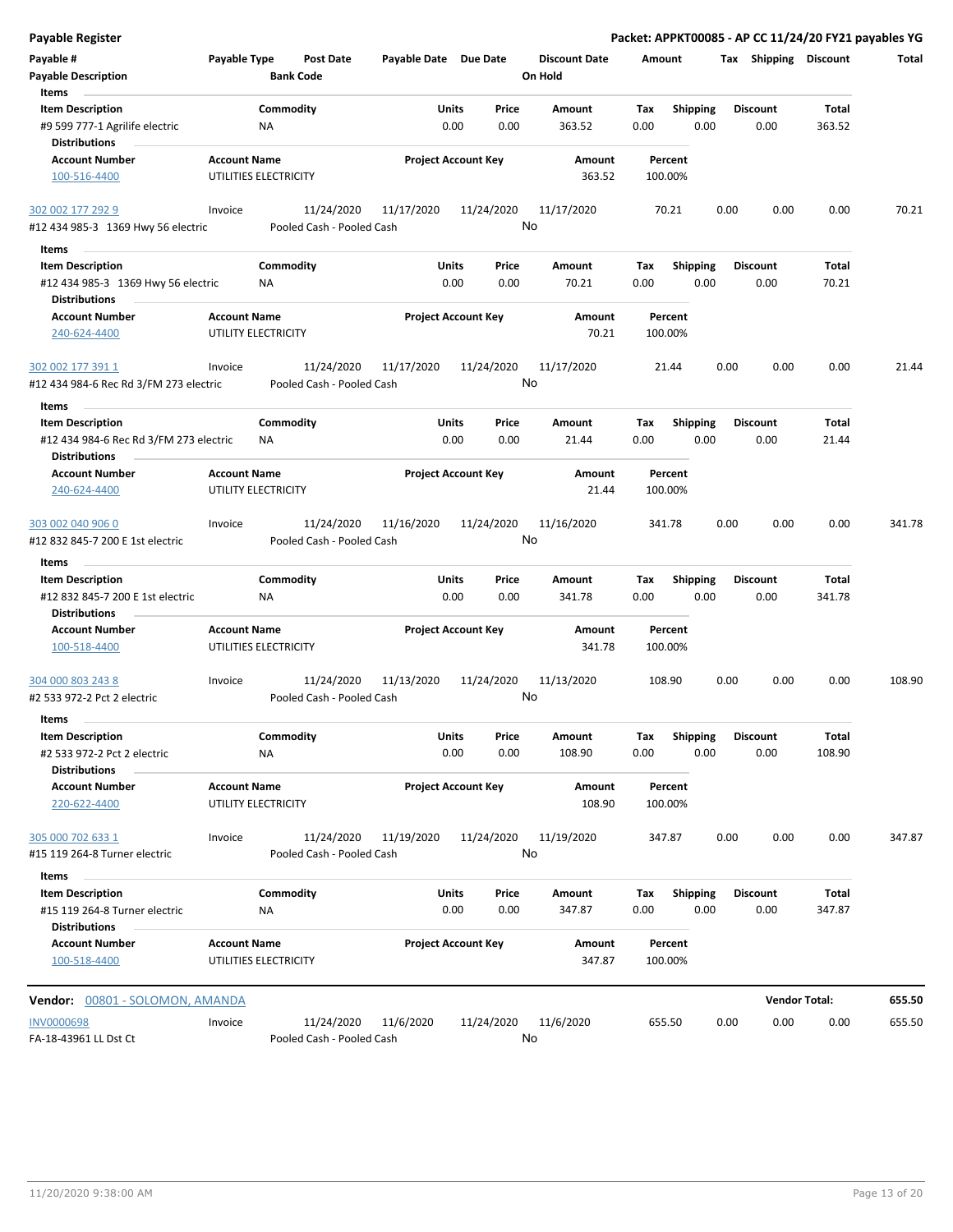| <b>Payable Register</b>                                             |                     |                           |                            |              |            |                      |          |                         |      |                 |                       | Packet: APPKT00085 - AP CC 11/24/20 FY21 payables YG |
|---------------------------------------------------------------------|---------------------|---------------------------|----------------------------|--------------|------------|----------------------|----------|-------------------------|------|-----------------|-----------------------|------------------------------------------------------|
| Payable #                                                           | Payable Type        | <b>Post Date</b>          | Payable Date Due Date      |              |            | <b>Discount Date</b> | Amount   |                         |      |                 | Tax Shipping Discount | Total                                                |
| <b>Payable Description</b>                                          |                     | <b>Bank Code</b>          |                            |              |            | On Hold              |          |                         |      |                 |                       |                                                      |
| Items                                                               |                     |                           |                            |              |            |                      |          |                         |      |                 |                       |                                                      |
| <b>Item Description</b>                                             |                     | Commodity                 |                            | Units        | Price      | Amount               | Tax      | <b>Shipping</b>         |      | <b>Discount</b> | Total                 |                                                      |
| FA-18-43961 LL Dst Ct                                               |                     | <b>NA</b>                 |                            | 0.00         | 0.00       | 655.50               | 0.00     | 0.00                    |      | 0.00            | 655.50                |                                                      |
| <b>Distributions</b>                                                |                     |                           |                            |              |            |                      |          |                         |      |                 |                       |                                                      |
| <b>Account Number</b>                                               | <b>Account Name</b> |                           | <b>Project Account Key</b> |              |            | Amount               |          | Percent                 |      |                 |                       |                                                      |
| 100-435-4360                                                        |                     | ATTORNEY FEES- CPS CASES  |                            |              |            | 655.50               |          | 100.00%                 |      |                 |                       |                                                      |
| Vendor: 00707 - SPARKLIGHT                                          |                     |                           |                            |              |            |                      |          |                         |      |                 | <b>Vendor Total:</b>  | 1,807.73                                             |
| <b>INV0000676</b>                                                   | Invoice             | 11/24/2020                | 11/16/2020                 |              | 11/24/2020 | 11/16/2020           | 1,807.73 |                         | 0.00 | 0.00            | 0.00                  | 1,807.73                                             |
| Internet Services 11/11-12/10/20                                    |                     | Pooled Cash - Pooled Cash |                            |              | No         |                      |          |                         |      |                 |                       |                                                      |
| Items                                                               |                     |                           |                            |              |            |                      |          |                         |      |                 |                       |                                                      |
| <b>Item Description</b>                                             |                     | Commodity                 | Units                      |              | Price      | Amount               | Tax      | <b>Shipping</b>         |      | <b>Discount</b> | Total                 |                                                      |
| Internet Services 11/11-12/10/20 200 E 1 NA                         |                     |                           |                            | 0.00         | 0.00       | 231.43               | 0.00     | 0.00                    |      | 0.00            | 231.43                |                                                      |
| <b>Distributions</b>                                                |                     |                           |                            |              |            |                      |          |                         |      |                 |                       |                                                      |
| <b>Account Number</b>                                               | <b>Account Name</b> |                           | <b>Project Account Key</b> |              |            | Amount               |          | Percent                 |      |                 |                       |                                                      |
| 100-518-4210                                                        | INTERNET            |                           |                            |              |            | 231.43               |          | 100.00%                 |      |                 |                       |                                                      |
|                                                                     |                     |                           |                            |              |            |                      |          |                         |      |                 |                       |                                                      |
| Items                                                               |                     |                           |                            |              |            |                      |          |                         |      |                 |                       |                                                      |
| <b>Item Description</b>                                             |                     | Commodity                 |                            | Units        | Price      | Amount               | Tax      | <b>Shipping</b>         |      | <b>Discount</b> | Total                 |                                                      |
| Internet Services 11/11-12/10/20 2505 C NA                          |                     |                           |                            | 0.00         | 0.00       | 64.99                | 0.00     | 0.00                    |      | 0.00            | 64.99                 |                                                      |
| <b>Distributions</b>                                                |                     |                           |                            |              |            |                      |          |                         |      |                 |                       |                                                      |
| <b>Account Number</b>                                               | <b>Account Name</b> |                           | <b>Project Account Key</b> |              |            | Amount               |          | Percent                 |      |                 |                       |                                                      |
| 100-665-4210                                                        | <b>INTERNET</b>     |                           |                            |              |            | 64.99                |          | 100.00%                 |      |                 |                       |                                                      |
| Items                                                               |                     |                           |                            |              |            |                      |          |                         |      |                 |                       |                                                      |
| <b>Item Description</b>                                             |                     | Commodity                 |                            | <b>Units</b> | Price      | Amount               | Tax      | <b>Shipping</b>         |      | <b>Discount</b> | Total                 |                                                      |
| Internet Services 11/11-12/10/20 800 2nd NA<br><b>Distributions</b> |                     |                           |                            | 0.00         | 0.00       | 443.93               | 0.00     | 0.00                    |      | 0.00            | 443.93                |                                                      |
| <b>Account Number</b>                                               | <b>Account Name</b> |                           | <b>Project Account Key</b> |              |            | Amount               |          | Percent                 |      |                 |                       |                                                      |
| 100-518-4210                                                        | <b>INTERNET</b>     |                           |                            |              |            | 443.93               |          | 100.00%                 |      |                 |                       |                                                      |
| Items                                                               |                     |                           |                            |              |            |                      |          |                         |      |                 |                       |                                                      |
| <b>Item Description</b>                                             |                     | Commodity                 | Units                      |              | Price      | Amount               | Tax      | <b>Shipping</b>         |      | <b>Discount</b> | Total                 |                                                      |
| Internet Services 11/11-12/10/20 210 S  NA                          |                     |                           |                            | 0.00         | 0.00       | 231.43               | 0.00     | 0.00                    |      | 0.00            | 231.43                |                                                      |
| <b>Distributions</b>                                                |                     |                           |                            |              |            |                      |          |                         |      |                 |                       |                                                      |
| <b>Account Number</b>                                               | <b>Account Name</b> |                           | <b>Project Account Key</b> |              |            | Amount               |          | Percent                 |      |                 |                       |                                                      |
| 100-513-4210                                                        | <b>INTERNET</b>     |                           |                            |              |            | 231.43               |          | 100.00%                 |      |                 |                       |                                                      |
| Items                                                               |                     |                           |                            |              |            |                      |          |                         |      |                 |                       |                                                      |
| <b>Item Description</b>                                             |                     | Commodity                 | Units                      |              | Price      | Amount               | Tax      |                         |      | <b>Discount</b> | Total                 |                                                      |
| Internet Services 11/11-12/10/20 108 S NA                           |                     |                           |                            | 0.00         | 0.00       | 139.39               | 0.00     | <b>Shipping</b><br>0.00 |      | 0.00            | 139.39                |                                                      |
| <b>Distributions</b>                                                |                     |                           |                            |              |            |                      |          |                         |      |                 |                       |                                                      |
| <b>Account Number</b>                                               | <b>Account Name</b> |                           | <b>Project Account Key</b> |              |            | Amount               |          | Percent                 |      |                 |                       |                                                      |
| 100-518-4210                                                        | <b>INTERNET</b>     |                           |                            |              |            | 139.39               |          | 100.00%                 |      |                 |                       |                                                      |
|                                                                     |                     |                           |                            |              |            |                      |          |                         |      |                 |                       |                                                      |
| Items                                                               |                     |                           |                            |              |            |                      |          |                         |      |                 |                       |                                                      |
| <b>Item Description</b>                                             |                     | Commodity                 |                            | Units        | Price      | Amount               | Tax      | <b>Shipping</b>         |      | <b>Discount</b> | Total                 |                                                      |
| Internet Services 11/11-12/10/20 200 W  NA                          |                     |                           |                            | 0.00         | 0.00       | 231.43               | 0.00     | 0.00                    |      | 0.00            | 231.43                |                                                      |
| <b>Distributions</b>                                                |                     |                           |                            |              |            |                      |          |                         |      |                 |                       |                                                      |
| <b>Account Number</b>                                               | <b>Account Name</b> |                           | <b>Project Account Key</b> |              |            | Amount               |          | Percent                 |      |                 |                       |                                                      |
| 100-518-4210                                                        | <b>INTERNET</b>     |                           |                            |              |            | 231.43               |          | 100.00%                 |      |                 |                       |                                                      |
| Items                                                               |                     |                           |                            |              |            |                      |          |                         |      |                 |                       |                                                      |
| <b>Item Description</b>                                             |                     | Commodity                 |                            | <b>Units</b> | Price      | Amount               | Tax      | <b>Shipping</b>         |      | <b>Discount</b> | Total                 |                                                      |
| Internet Services 11/11-12/10/20 1203 S NA                          |                     |                           |                            | 0.00         | 0.00       | 78.94                | 0.00     | 0.00                    |      | 0.00            | 78.94                 |                                                      |
| <b>Distributions</b>                                                |                     |                           |                            |              |            |                      |          |                         |      |                 |                       |                                                      |
| <b>Account Number</b>                                               | <b>Account Name</b> |                           | <b>Project Account Key</b> |              |            | Amount               |          | Percent                 |      |                 |                       |                                                      |
| 100-645-4210                                                        | <b>INTERNET</b>     |                           |                            |              |            | 78.94                |          | 100.00%                 |      |                 |                       |                                                      |
| Items                                                               |                     |                           |                            |              |            |                      |          |                         |      |                 |                       |                                                      |
| <b>Item Description</b>                                             |                     | Commodity                 |                            | Units        | Price      | Amount               | Tax      | <b>Shipping</b>         |      | <b>Discount</b> | Total                 |                                                      |
| Internet Services 11/11-12/10/20 514 Ch NA<br><b>Distributions</b>  |                     |                           |                            | 0.00         | 0.00       | 82.69                | 0.00     | 0.00                    |      | 0.00            | 82.69                 |                                                      |
| <b>Account Number</b>                                               |                     |                           |                            |              |            |                      |          |                         |      |                 |                       |                                                      |
|                                                                     | <b>Account Name</b> |                           | <b>Project Account Key</b> |              |            | Amount               |          | Percent                 |      |                 |                       |                                                      |
| 100-514-4210                                                        | <b>INTERNET</b>     |                           |                            |              |            | 82.69                |          | 100.00%                 |      |                 |                       |                                                      |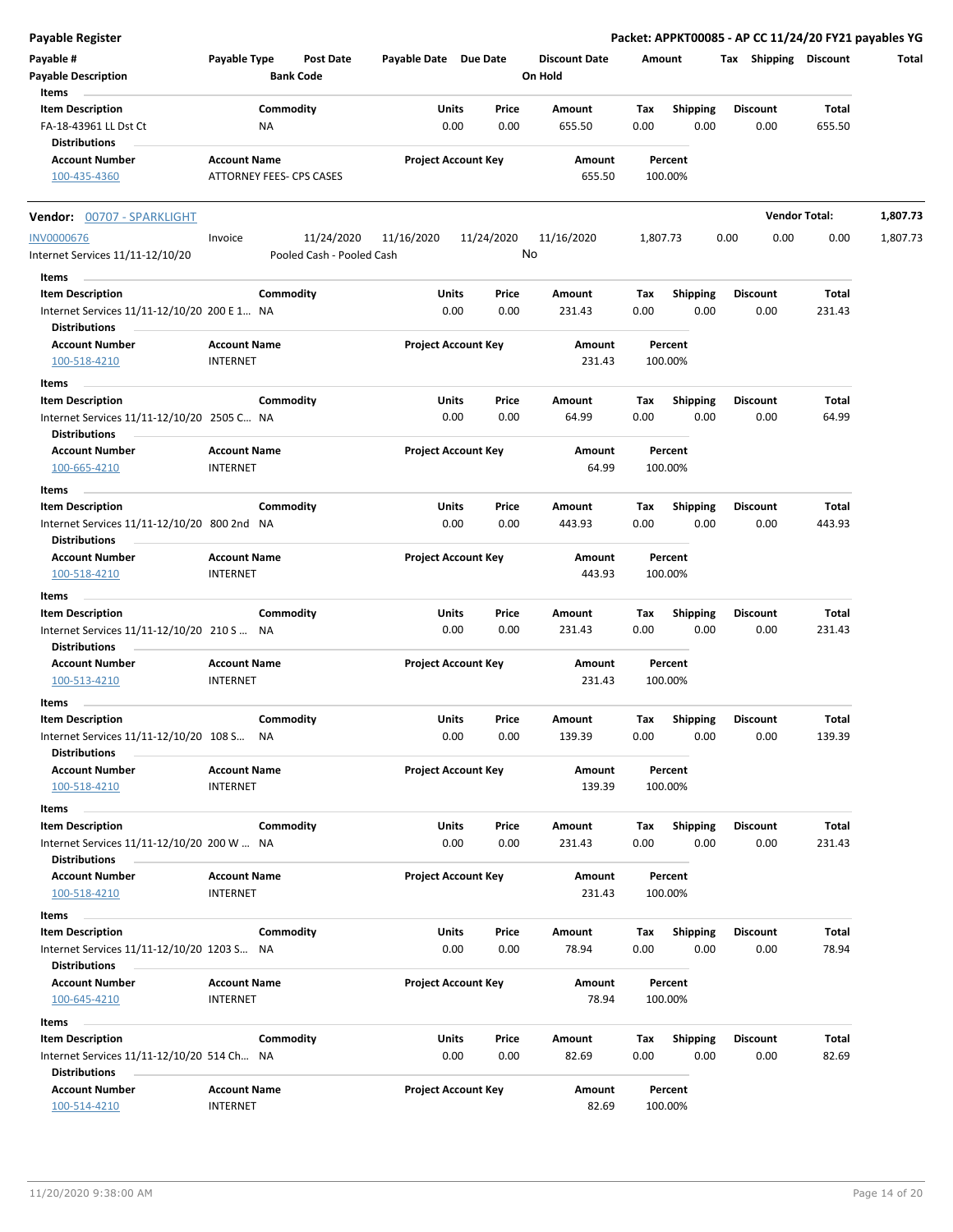| <b>Payable Register</b>                                        |                                          |                         |                                |                       |                            |               |                      |                    |                         |      |                         | Packet: APPKT00085 - AP CC 11/24/20 FY21 payables YG |          |
|----------------------------------------------------------------|------------------------------------------|-------------------------|--------------------------------|-----------------------|----------------------------|---------------|----------------------|--------------------|-------------------------|------|-------------------------|------------------------------------------------------|----------|
| Payable #                                                      | Payable Type                             |                         | Post Date                      | Payable Date Due Date |                            |               | <b>Discount Date</b> | Amount             |                         |      | Tax Shipping Discount   |                                                      | Total    |
| <b>Payable Description</b>                                     |                                          |                         | <b>Bank Code</b>               |                       |                            |               | On Hold              |                    |                         |      |                         |                                                      |          |
| Items                                                          |                                          |                         |                                |                       |                            |               |                      |                    |                         |      |                         |                                                      |          |
| <b>Item Description</b>                                        |                                          | Commodity               |                                |                       | Units                      | Price         | Amount               | Tax                | <b>Shipping</b>         |      | <b>Discount</b>         | Total                                                |          |
| Internet Services 11/11-12/10/20 Pct 4<br><b>Distributions</b> |                                          | NA                      |                                |                       | 0.00                       | 0.00          | 82.69                | 0.00               | 0.00                    |      | 0.00                    | 82.69                                                |          |
| <b>Account Number</b><br>240-624-4210                          | <b>Account Name</b><br><b>INTERNET</b>   |                         |                                |                       | <b>Project Account Key</b> |               | Amount<br>82.69      | Percent<br>100.00% |                         |      |                         |                                                      |          |
| Items                                                          |                                          |                         |                                |                       |                            |               |                      |                    |                         |      |                         |                                                      |          |
| <b>Item Description</b>                                        |                                          | Commodity               |                                |                       | Units                      | Price         | Amount               | Tax                | <b>Shipping</b>         |      | <b>Discount</b>         | Total                                                |          |
| Internet Services 11/11-12/10/20 Sheriff                       |                                          | ΝA                      |                                |                       | 0.00                       | 0.00          | 220.81               | 0.00               | 0.00                    |      | 0.00                    | 220.81                                               |          |
| <b>Distributions</b>                                           |                                          |                         |                                |                       |                            |               |                      |                    |                         |      |                         |                                                      |          |
| <b>Account Number</b>                                          | <b>Account Name</b>                      |                         |                                |                       | <b>Project Account Key</b> |               | Amount               | Percent            |                         |      |                         |                                                      |          |
| 100-560-4210                                                   |                                          | <b>INTERNET SERVICE</b> |                                |                       |                            |               | 220.81               | 100.00%            |                         |      |                         |                                                      |          |
| <b>Vendor: 00767 - TEXAS DEPT. OF STATE HEALTH SERVICE</b>     |                                          |                         |                                |                       |                            |               |                      |                    |                         |      | <b>Vendor Total:</b>    |                                                      | 109.80   |
| 2012155                                                        | Invoice                                  |                         | 11/24/2020                     | 11/2/2020             |                            | 11/24/2020    | 11/2/2020            | 109.80             |                         | 0.00 | 0.00                    | 0.00                                                 | 109.80   |
| Oct 2020 Remote Birth access                                   |                                          |                         | Pooled Cash - Pooled Cash      |                       |                            | No            |                      |                    |                         |      |                         |                                                      |          |
|                                                                |                                          |                         |                                |                       |                            |               |                      |                    |                         |      |                         |                                                      |          |
| Items                                                          |                                          | Commodity               |                                |                       | Units                      | Price         | Amount               | Tax                | <b>Shipping</b>         |      | <b>Discount</b>         | Total                                                |          |
| <b>Item Description</b><br>Oct 2020 Remote Birth access        |                                          | ΝA                      |                                |                       | 0.00                       | 0.00          | 109.80               | 0.00               | 0.00                    |      | 0.00                    | 109.80                                               |          |
| <b>Distributions</b>                                           |                                          |                         |                                |                       |                            |               |                      |                    |                         |      |                         |                                                      |          |
| <b>Account Number</b><br>100-409-4890                          | <b>Account Name</b>                      |                         | <b>COURT COSTS/ARREST FEES</b> |                       | <b>Project Account Key</b> |               | Amount<br>109.80     | Percent<br>100.00% |                         |      |                         |                                                      |          |
| <b>Vendor: 00160 - TXU ENERGY</b>                              |                                          |                         |                                |                       |                            |               |                      |                    |                         |      | <b>Vendor Total:</b>    |                                                      | 27.54    |
| 056102317032                                                   | Invoice                                  |                         | 11/24/2020                     | 11/14/2020            |                            | 11/24/2020    | 11/14/2020           | 27.54              |                         | 0.00 | 0.00                    | 0.00                                                 | 27.54    |
| #900011583831 S Annex electric                                 |                                          |                         | Pooled Cash - Pooled Cash      |                       |                            | No            |                      |                    |                         |      |                         |                                                      |          |
| Items                                                          |                                          |                         |                                |                       |                            |               |                      |                    |                         |      |                         |                                                      |          |
| <b>Item Description</b>                                        |                                          | Commodity               |                                |                       | Units                      | Price         | Amount               | Tax                | <b>Shipping</b>         |      | <b>Discount</b>         | Total                                                |          |
| #900011583831 S Annex electric<br><b>Distributions</b>         |                                          | <b>NA</b>               |                                |                       | 0.00                       | 0.00          | 27.54                | 0.00               | 0.00                    |      | 0.00                    | 27.54                                                |          |
| <b>Account Number</b>                                          | <b>Account Name</b>                      |                         |                                |                       | <b>Project Account Key</b> |               | Amount               | Percent            |                         |      |                         |                                                      |          |
| 100-513-4400                                                   |                                          | UTILITIES ELECTRICITY   |                                |                       |                            |               | 27.54                | 100.00%            |                         |      |                         |                                                      |          |
| Vendor: 00310 - TYLER TECHNOLOGIES, INC.                       |                                          |                         |                                |                       |                            |               |                      |                    |                         |      | <b>Vendor Total:</b>    |                                                      | 2,220.00 |
| 020-26634                                                      | Invoice                                  |                         | 11/24/2020                     | 10/29/2020            |                            | 11/24/2020    | 10/29/2020           | 825.00             |                         | 0.00 | 0.00                    | 0.00                                                 | 825.00   |
| Co Ct@Law esignatures                                          |                                          |                         | Pooled Cash - Pooled Cash      |                       |                            | No            |                      |                    |                         |      |                         |                                                      |          |
|                                                                |                                          |                         |                                |                       |                            |               |                      |                    |                         |      |                         |                                                      |          |
| Items                                                          |                                          |                         |                                |                       |                            |               |                      |                    |                         |      |                         |                                                      |          |
| <b>Item Description</b><br>Co Ct@Law esignatures               |                                          | Commodity<br>ΝA         |                                |                       | Units<br>0.00              | Price<br>0.00 | Amount<br>825.00     | Tax<br>0.00        | <b>Shipping</b><br>0.00 |      | <b>Discount</b><br>0.00 | Total<br>825.00                                      |          |
| <b>Distributions</b>                                           |                                          |                         |                                |                       |                            |               |                      |                    |                         |      |                         |                                                      |          |
| <b>Account Number</b>                                          | <b>Account Name</b>                      |                         |                                |                       | <b>Project Account Key</b> |               | Amount               | Percent            |                         |      |                         |                                                      |          |
| 100-410-5740                                                   | <b>TECHNOLOGY</b>                        |                         |                                |                       |                            |               | 825.00               | 100.00%            |                         |      |                         |                                                      |          |
| 020-26635                                                      | Invoice                                  |                         | 11/24/2020                     | 10/29/2020            |                            | 11/24/2020    | 10/29/2020           | 1,395.00           |                         | 0.00 | 0.00                    | 0.00                                                 | 1,395.00 |
| Co Ct@Law deployment/setup                                     |                                          |                         | Pooled Cash - Pooled Cash      |                       |                            | No            |                      |                    |                         |      |                         |                                                      |          |
| Items                                                          |                                          |                         |                                |                       |                            |               |                      |                    |                         |      |                         |                                                      |          |
| <b>Item Description</b>                                        |                                          | Commodity               |                                |                       | Units                      | Price         | Amount               | Tax                | Shipping                |      | <b>Discount</b>         | Total                                                |          |
| Co Ct@Law deployment/setup<br><b>Distributions</b>             |                                          | NA                      |                                |                       | 0.00                       | 0.00          | 1,395.00             | 0.00               | 0.00                    |      | 0.00                    | 1,395.00                                             |          |
| <b>Account Number</b><br>100-410-5740                          | <b>Account Name</b><br><b>TECHNOLOGY</b> |                         |                                |                       | <b>Project Account Key</b> |               | Amount<br>1,395.00   | Percent<br>100.00% |                         |      |                         |                                                      |          |
| Vendor: VEN02203 - U.S. Postal Service                         |                                          |                         |                                |                       |                            |               |                      |                    |                         |      | <b>Vendor Total:</b>    |                                                      | 825.00   |
| <b>INV0000755</b>                                              | Invoice                                  |                         | 11/24/2020                     | 11/20/2020            |                            | 11/24/2020    | 11/20/2020           | 825.00             |                         | 0.00 | 0.00                    | 0.00                                                 | 825.00   |
| 15 rolls of .55 stamps                                         |                                          |                         | Pooled Cash - Pooled Cash      |                       |                            | No            |                      |                    |                         |      |                         |                                                      |          |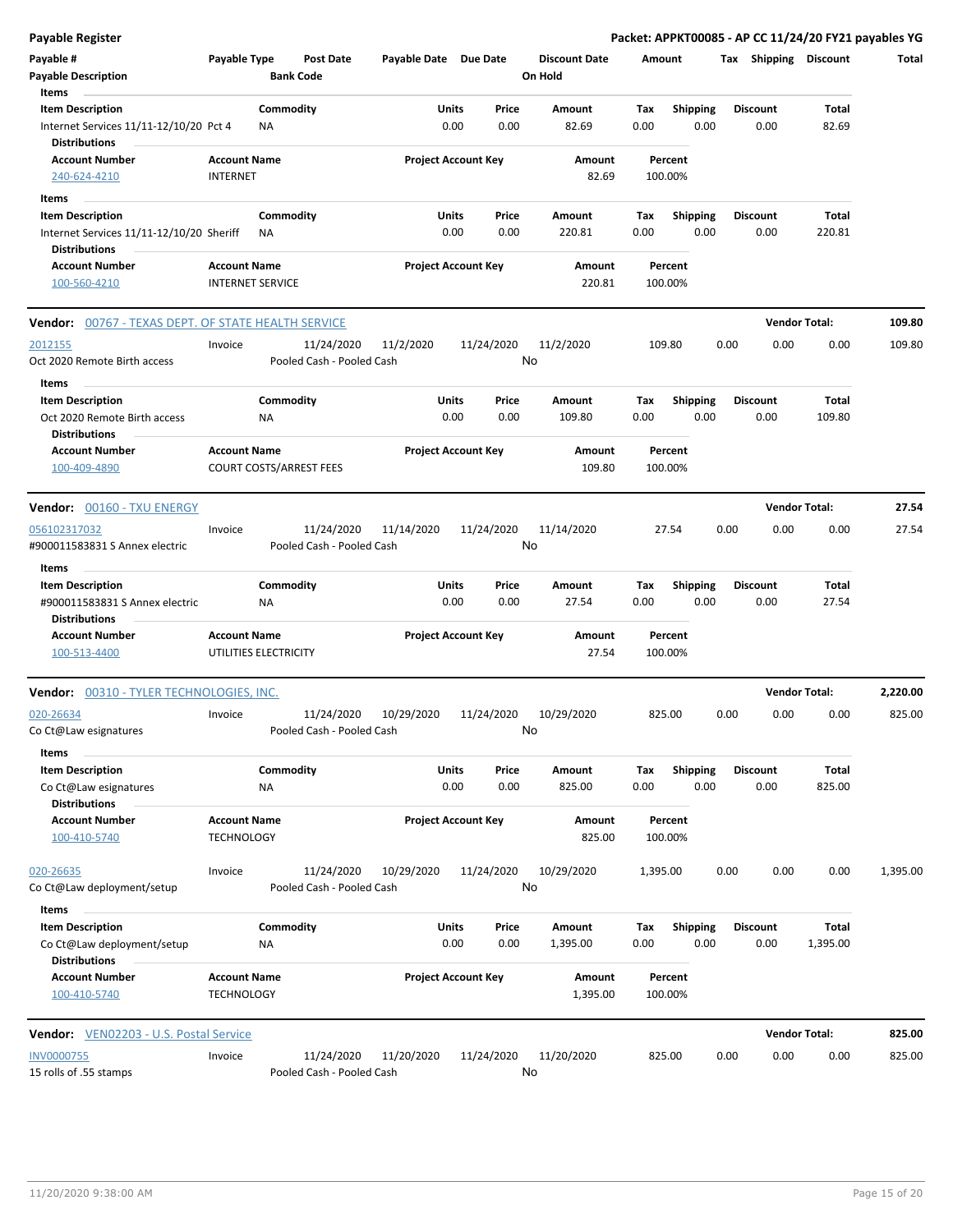| <b>Payable Register</b>                                                   |                                         |                               |                            |      |               |                                 |             |                         |      |                         | Packet: APPKT00085 - AP CC 11/24/20 FY21 payables YG |          |
|---------------------------------------------------------------------------|-----------------------------------------|-------------------------------|----------------------------|------|---------------|---------------------------------|-------------|-------------------------|------|-------------------------|------------------------------------------------------|----------|
| Payable #<br><b>Payable Description</b>                                   | Payable Type                            | Post Date<br><b>Bank Code</b> | Payable Date Due Date      |      |               | <b>Discount Date</b><br>On Hold | Amount      |                         |      | Tax Shipping Discount   |                                                      | Total    |
| Items                                                                     |                                         |                               |                            |      |               |                                 |             |                         |      |                         |                                                      |          |
| <b>Item Description</b><br>15 rolls of .55 stamps<br><b>Distributions</b> |                                         | Commodity<br>ΝA               | Units                      | 0.00 | Price<br>0.00 | Amount<br>825.00                | Tax<br>0.00 | Shipping<br>0.00        |      | <b>Discount</b><br>0.00 | Total<br>825.00                                      |          |
| <b>Account Number</b>                                                     | <b>Account Name</b>                     |                               | <b>Project Account Key</b> |      |               | Amount                          |             | Percent                 |      |                         |                                                      |          |
| 100-510-3110                                                              | <b>POSTAGE</b>                          |                               |                            |      |               | 825.00                          | 100.00%     |                         |      |                         |                                                      |          |
| Vendor: 00480 - VESTED NETWORKS                                           |                                         |                               |                            |      |               |                                 |             |                         |      |                         | <b>Vendor Total:</b>                                 | 105.00   |
| <b>IN8202</b>                                                             | Invoice                                 | 11/24/2020                    | 11/16/2020                 |      | 11/24/2020    | 11/16/2020                      | 105.00      |                         | 0.00 | 0.00                    | 0.00                                                 | 105.00   |
| Dec 2020 phone system                                                     |                                         | Pooled Cash - Pooled Cash     |                            |      |               | No                              |             |                         |      |                         |                                                      |          |
| Items                                                                     |                                         |                               |                            |      |               |                                 |             |                         |      |                         |                                                      |          |
| <b>Item Description</b>                                                   |                                         | Commodity                     | Units                      |      | Price         | Amount                          | Tax         | <b>Shipping</b>         |      | <b>Discount</b>         | Total                                                |          |
| Dec 2020 phone system<br><b>Distributions</b>                             |                                         | ΝA                            |                            | 0.00 | 0.00          | 105.00                          | 0.00        | 0.00                    |      | 0.00                    | 105.00                                               |          |
| <b>Account Number</b><br>100-510-4200                                     | <b>Account Name</b><br><b>TELEPHONE</b> |                               | <b>Project Account Key</b> |      |               | Amount<br>105.00                | 100.00%     | Percent                 |      |                         |                                                      |          |
| Vendor: VEN02166 - Whitlock Vegetation Management, Inc.                   |                                         |                               |                            |      |               |                                 |             |                         |      |                         | <b>Vendor Total:</b>                                 | 9,975.00 |
| 1022                                                                      | Invoice                                 | 11/24/2020                    | 11/10/2020                 |      | 11/24/2020    | 11/10/2020<br>No                | 9,975.00    |                         | 0.00 | 0.00                    | 0.00                                                 | 9,975.00 |
| Pct 3 roadside application                                                |                                         | Pooled Cash - Pooled Cash     |                            |      |               |                                 |             |                         |      |                         |                                                      |          |
| Items                                                                     |                                         |                               |                            |      |               |                                 |             |                         |      |                         |                                                      |          |
| <b>Item Description</b>                                                   |                                         | Commodity                     | Units                      |      | Price         | Amount                          | Tax         | <b>Shipping</b>         |      | <b>Discount</b>         | Total                                                |          |
| Pct 3 roadside application<br><b>Distributions</b>                        |                                         | Service                       |                            | 0.00 | 0.00          | 9,975.00                        | 0.00        | 0.00                    |      | 0.00                    | 9,975.00                                             |          |
| <b>Account Number</b>                                                     | <b>Account Name</b>                     |                               | <b>Project Account Key</b> |      |               | Amount                          |             | Percent                 |      |                         |                                                      |          |
| 230-623-3450                                                              | CHEMICALS                               |                               |                            |      |               | 9,975.00                        | 100.00%     |                         |      |                         |                                                      |          |
| <b>Vendor:</b> VEN02198 - Wilbarger County                                |                                         |                               |                            |      |               |                                 |             |                         |      |                         | <b>Vendor Total:</b>                                 | 620.00   |
| <b>INV0000752</b>                                                         | Invoice                                 | 11/24/2020                    | 11/10/2020                 |      | 11/24/2020    | 11/10/2020                      | 620.00      |                         | 0.00 | 0.00                    | 0.00                                                 | 620.00   |
| MH-00744 Coffman filing fees/court costs<br>Items                         |                                         | Pooled Cash - Pooled Cash     |                            |      |               | No                              |             |                         |      |                         |                                                      |          |
| <b>Item Description</b>                                                   |                                         | Commodity                     | Units                      |      | Price         | Amount                          | Tax         | <b>Shipping</b>         |      | <b>Discount</b>         | <b>Total</b>                                         |          |
| MH-00744 Coffman filing fees/court costs<br><b>Distributions</b>          |                                         | ΝA                            |                            | 0.00 | 0.00          | 620.00                          | 0.00        | 0.00                    |      | 0.00                    | 620.00                                               |          |
| <b>Account Number</b><br><u>100-410-4250</u>                              | <b>Account Name</b>                     | PROFESSIONAL SERVICES         | <b>Project Account Key</b> |      |               | Amount<br>620.00                | 100.00%     | Percent                 |      |                         |                                                      |          |
| <b>Vendor:</b> VEN02162 - Williams, Robert                                |                                         |                               |                            |      |               |                                 |             |                         |      |                         | <b>Vendor Total:</b>                                 | 280.92   |
| <b>INV0000685</b>                                                         | Invoice                                 | 11/24/2020                    | 10/1/2020                  |      | 11/24/2020    | 10/1/2020                       | 129.95      |                         | 0.00 | 0.00                    | 0.00                                                 | 129.95   |
| Uniform allowance - boots                                                 |                                         | Pooled Cash - Pooled Cash     |                            |      |               | No                              |             |                         |      |                         |                                                      |          |
| Items                                                                     |                                         |                               |                            |      |               |                                 |             |                         |      |                         |                                                      |          |
| <b>Item Description</b><br>Uniform allowance - boots                      |                                         | Commodity<br><b>NA</b>        | Units                      | 0.00 | Price<br>0.00 | Amount<br>129.95                | Tax<br>0.00 | <b>Shipping</b><br>0.00 |      | <b>Discount</b><br>0.00 | Total<br>129.95                                      |          |
| <b>Distributions</b>                                                      |                                         |                               |                            |      |               |                                 |             |                         |      |                         |                                                      |          |
| <b>Account Number</b><br>100-560-3950                                     | <b>Account Name</b>                     | UNIFORMS/OTHER                | <b>Project Account Key</b> |      |               | Amount<br>129.95                | 100.00%     | Percent                 |      |                         |                                                      |          |
| <b>INV0000754</b>                                                         | Invoice                                 | 11/24/2020                    | 11/19/2020                 |      | 11/24/2020    | 11/19/2020                      | 150.97      |                         | 0.00 | 0.00                    | 0.00                                                 | 150.97   |
| Williams Uniform allowance-shirts                                         |                                         | Pooled Cash - Pooled Cash     |                            |      |               | No                              |             |                         |      |                         |                                                      |          |
| Items                                                                     |                                         |                               |                            |      |               |                                 |             |                         |      |                         |                                                      |          |
| <b>Item Description</b>                                                   |                                         | Commodity                     | Units                      |      | Price         | Amount                          | Tax         | <b>Shipping</b>         |      | <b>Discount</b>         | Total                                                |          |
| Williams Uniform allowance-shirts<br><b>Distributions</b>                 |                                         | <b>NA</b>                     |                            | 0.00 | 0.00          | 150.97                          | 0.00        | 0.00                    |      | 0.00                    | 150.97                                               |          |
| <b>Account Number</b><br>100-560-3950                                     | <b>Account Name</b>                     | UNIFORMS/OTHER                | <b>Project Account Key</b> |      |               | Amount<br>150.97                | 100.00%     | Percent                 |      |                         |                                                      |          |

**Vendor:** VEN02163 - Wilson, Fred A. **Vendor Total: 9.83**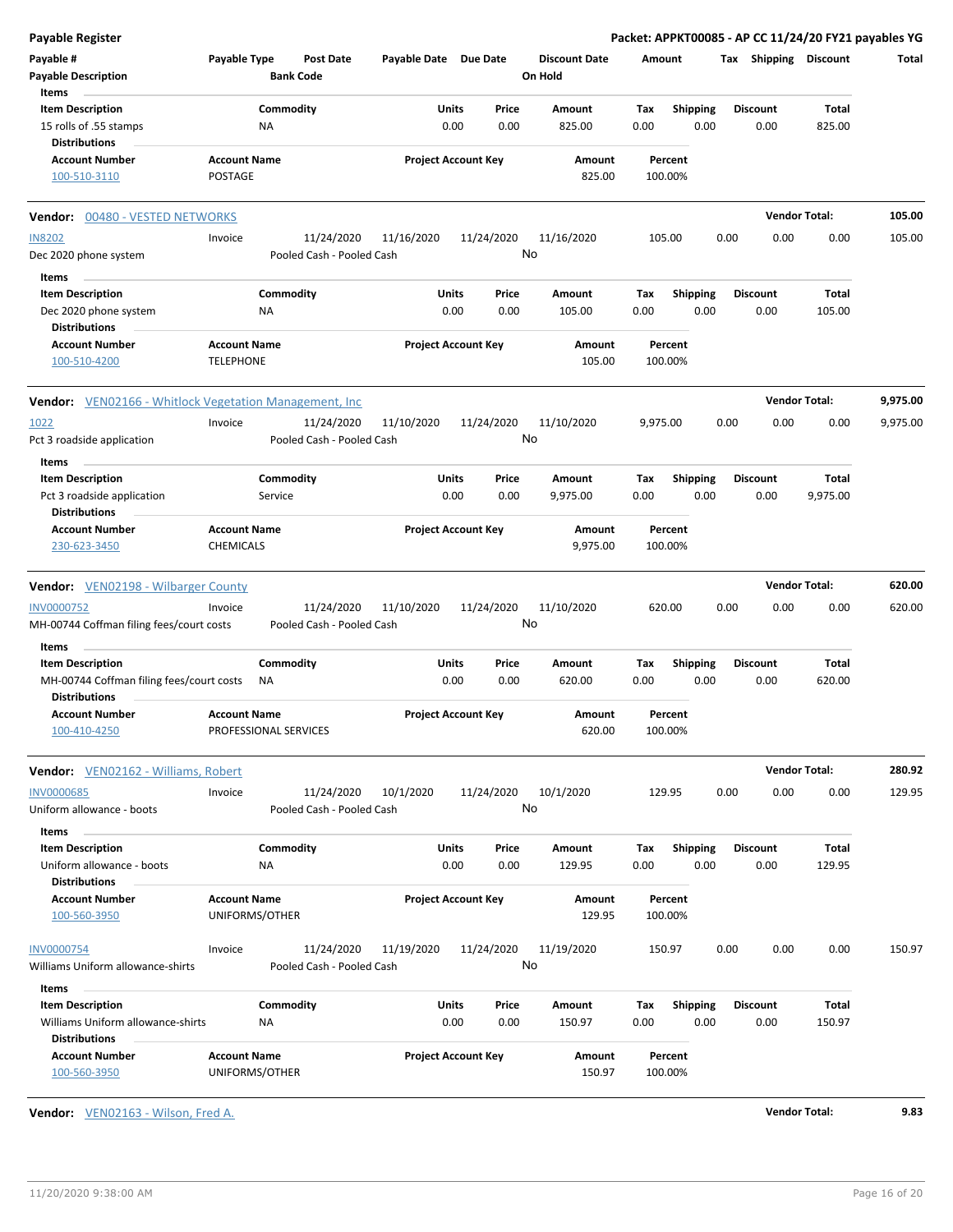| <b>Payable Register</b>                          |                        |                           |                     |                            |                      |         |          |      |                 | Packet: APPKT00085 - AP CC 11/24/20 FY21 payables YG |              |
|--------------------------------------------------|------------------------|---------------------------|---------------------|----------------------------|----------------------|---------|----------|------|-----------------|------------------------------------------------------|--------------|
| Payable #                                        | Payable Type           | <b>Post Date</b>          | <b>Payable Date</b> | Due Date                   | <b>Discount Date</b> | Amount  |          | Tax  | Shipping        | <b>Discount</b>                                      | <b>Total</b> |
| <b>Payable Description</b>                       |                        | <b>Bank Code</b>          |                     |                            | On Hold              |         |          |      |                 |                                                      |              |
| <b>INV0000680</b>                                | Invoice                | 11/24/2020                | 10/24/2020          | 11/24/2020                 | 10/24/2020           |         | 9.83     | 0.00 | 0.00            | 0.00                                                 | 9.83         |
| Stylus pens for election                         |                        | Pooled Cash - Pooled Cash |                     | No                         |                      |         |          |      |                 |                                                      |              |
| Items                                            |                        |                           |                     |                            |                      |         |          |      |                 |                                                      |              |
| <b>Item Description</b>                          | Commodity              |                           | Units               | Price                      | Amount               | Tax     | Shipping |      | <b>Discount</b> | Total                                                |              |
| Stylus pens for election<br><b>Distributions</b> | <b>NA</b>              |                           |                     | 0.00<br>0.00               | 9.83                 | 0.00    | 0.00     |      | 0.00            | 9.83                                                 |              |
| <b>Account Number</b>                            | <b>Account Name</b>    |                           |                     | <b>Project Account Key</b> | Amount               |         | Percent  |      |                 |                                                      |              |
| 413-413-3100                                     | <b>OFFICE SUPPLIES</b> |                           |                     |                            | 9.83                 | 100.00% |          |      |                 |                                                      |              |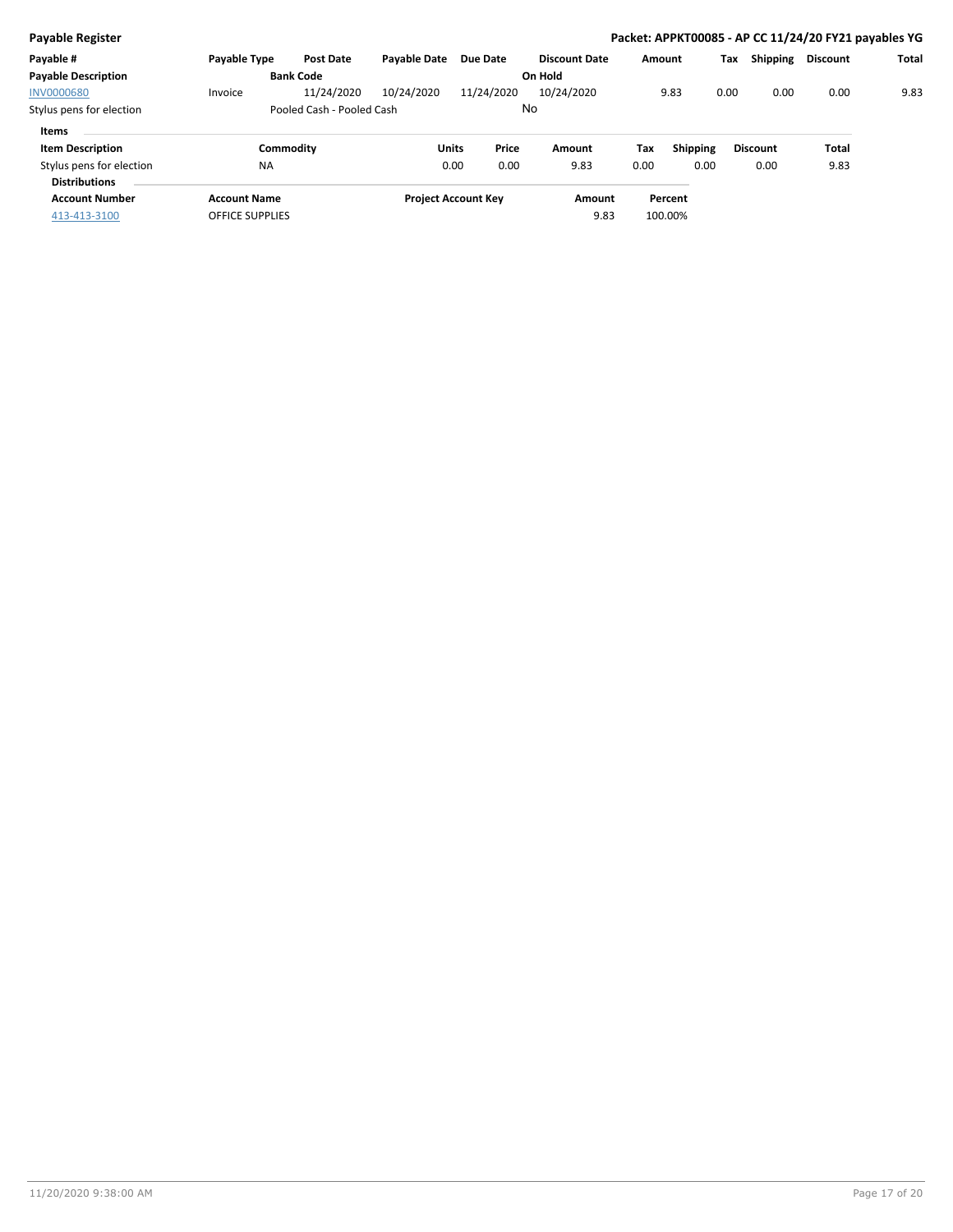## Payable Summary

| Type        | Count               | Gross      | Tax  | <b>Shipping</b> | <b>Discount</b> | Total      | <b>Manual Payment</b> | <b>Balance</b> |
|-------------|---------------------|------------|------|-----------------|-----------------|------------|-----------------------|----------------|
| Credit Memo |                     | $-262.17$  | 0.00 | 0.00            | 0.00            | $-262.17$  | 0.00                  | $-262.17$      |
| Invoice     | . .                 | 205.397.73 | 0.00 | 0.00            | 0.00            | 205,397.73 | 0.00                  | 205,397.73     |
|             | <b>Grand Total:</b> | 205,135.56 | 0.00 | 0.00            | 0.00            | 205,135.56 | 0.00                  | 205,135.56     |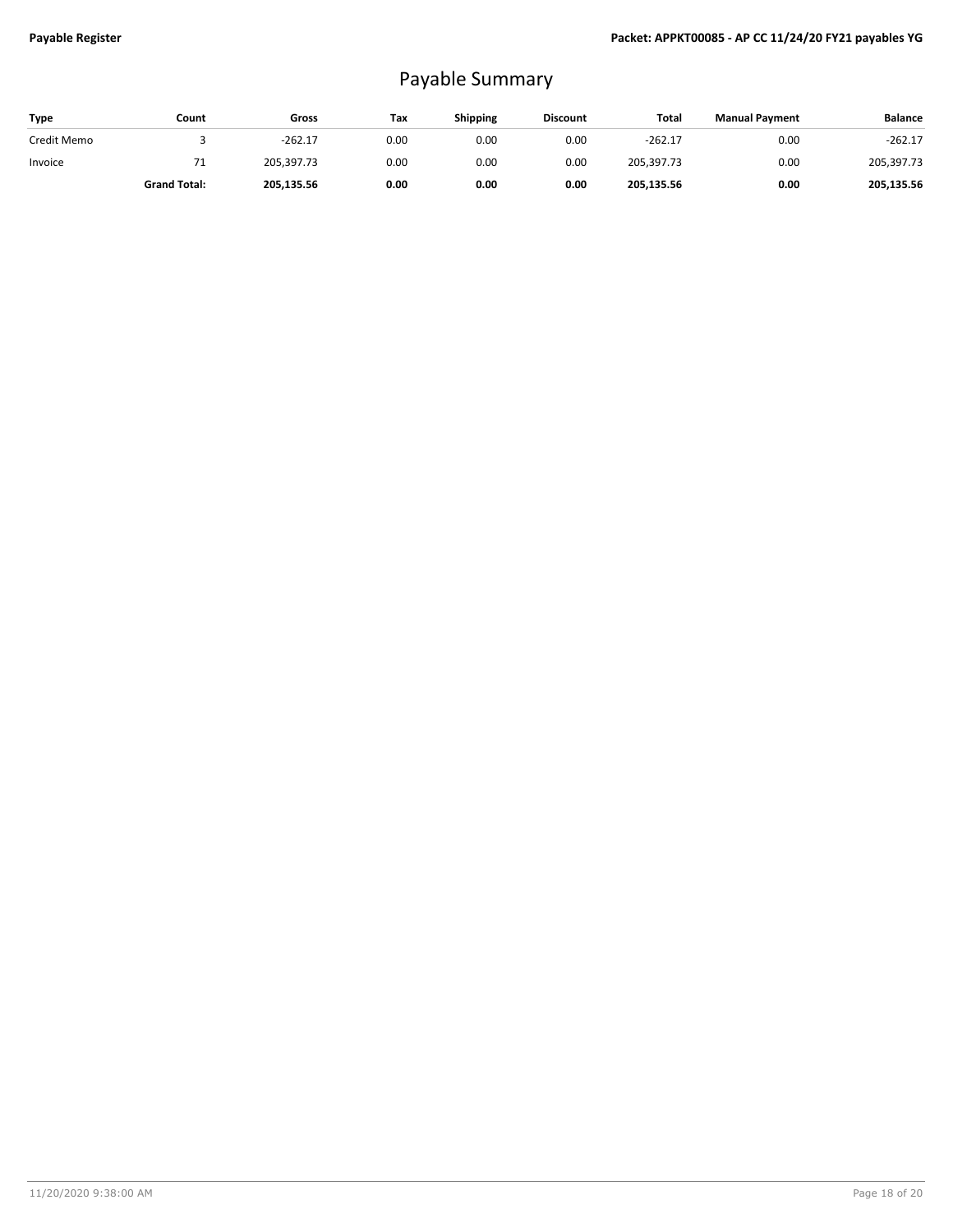### **Account Summary**

| Account             | Name                           |        | Amount     |
|---------------------|--------------------------------|--------|------------|
| 100-400-4270        | OUT OF COUNTY TRAVEL/TRAINING  |        | 50.00      |
| 100-400-4810        | <b>DUES</b>                    |        | 200.00     |
| 100-409-4890        | <b>COURT COSTS/ARREST FEES</b> |        | 109.80     |
| 100-410-4250        | PROFESSIONAL SERVICES          |        | 620.00     |
| 100-410-5740        | <b>TECHNOLOGY</b>              |        | 2,220.00   |
| 100-435-4360        | ATTORNEY FEES- CPS CASES       |        | 2,128.50   |
| 100-435-4370        | <b>ATTORNEY FEES</b>           |        | 2,339.50   |
| 100-435-4420        | OTHER PROFESSIONAL SERV.       |        | 750.00     |
| 100-450-3100        | <b>OFFICE SUPPLIES</b>         |        | 37.51      |
| 100-450-5720        | OFFICE EQUIPMENT               |        | 179.97     |
| 100-456-4600        | <b>OFFICE RENTAL</b>           |        | 350.00     |
| 100-499-4600        | <b>LEONARD OFFICE RENT</b>     |        | 100.00     |
| 100-503-5720        | OFFICE EQUIPMENT               |        | 29.96      |
| 100-510-3110        | POSTAGE                        |        | 825.00     |
| 100-510-3150        | <b>COPIER RENTAL</b>           |        | 381.24     |
| 100-510-4200        | <b>TELEPHONE</b>               |        | 3,621.75   |
| 100-510-4400        | UTILITIES ELECTRICITY          |        | 162.15     |
| 100-511-2251        | <b>JANITOR TRAVEL</b>          |        | 10.35      |
| 100-511-4400        | UTILITIES ELECTRICITY          |        | 341.93     |
| 100-512-4400        | UTILITIES ELECTRICITY          |        | 434.64     |
| <u>100-513-4210</u> | <b>INTERNET</b>                |        | 231.43     |
| 100-513-4400        | UTILITIES ELECTRICITY          |        | 416.67     |
| 100-513-4410        | <b>UTILITIES GAS</b>           |        | 92.97      |
| 100-514-4210        | <b>INTERNET</b>                |        | 82.69      |
| 100-516-2251        | <b>JANITOR TRAVEL</b>          |        | 16.10      |
| 100-516-4400        | UTILITIES ELECTRICITY          |        | 363.52     |
| 100-518-4210        | <b>INTERNET</b>                |        | 1,046.18   |
| 100-518-4400        | UTILITIES ELECTRICITY          |        | 1,389.65   |
| 100-518-4410        | UTILITIES GAS                  |        | 60.30      |
| 100-518-4420        | UTILITIES WATER                |        | 125.00     |
| 100-518-4700        | OFFICE SPACE LEASE             |        | 9,500.00   |
| 100-540-4170        | <b>EMS SERVICE</b>             |        | 61,666.67  |
| 100-540-4400        | UTILITIES ELECTRICITY          |        | 95.22      |
| 100-560-3210        | <b>PATROL SUPPLIES</b>         |        | 132.66     |
| 100-560-3950        | UNIFORMS/OTHER                 |        | 646.92     |
| 100-560-4210        | <b>INTERNET SERVICE</b>        |        | 220.81     |
| 100-560-4280        | PRISONER TRANSPORT             |        | 1,294.06   |
| 100-560-4540        | R & M AUTOMOBILES              |        | 310.00     |
| 100-565-4050        | PRISONER MEDICAL               |        | 10,175.51  |
| 100-565-4500        | <b>R&amp;M BUILDING</b>        |        | 438.25     |
| 100-640-4400        | UTILITIES ELECTRICITY          |        | 507.32     |
| 100-645-4210        | INTERNET                       |        | 78.94      |
| 100-665-4210        | <b>INTERNET</b>                |        | 64.99      |
|                     |                                | Total: | 103,848.16 |
| Account             | Name                           |        | Amount     |
| 200-449-3500        |                                |        | 207.15     |
|                     | RECORDS DISPOSAL               | Total: | 207.15     |
|                     |                                |        |            |
| Account             | Name                           |        | Amount     |
| 210-621-4400        | UTILITY ELECTRICITY            |        | 75.00      |
|                     |                                | Total: | 75.00      |
|                     |                                |        |            |
| Account             | Name                           |        | Amount     |
| 220-622-3140        | EMPLOYEE PHYSICALS/DOT TESTING |        | 140.00     |
| 220-622-3400        | <b>SHOP SUPPLIES</b>           |        | 119.04     |